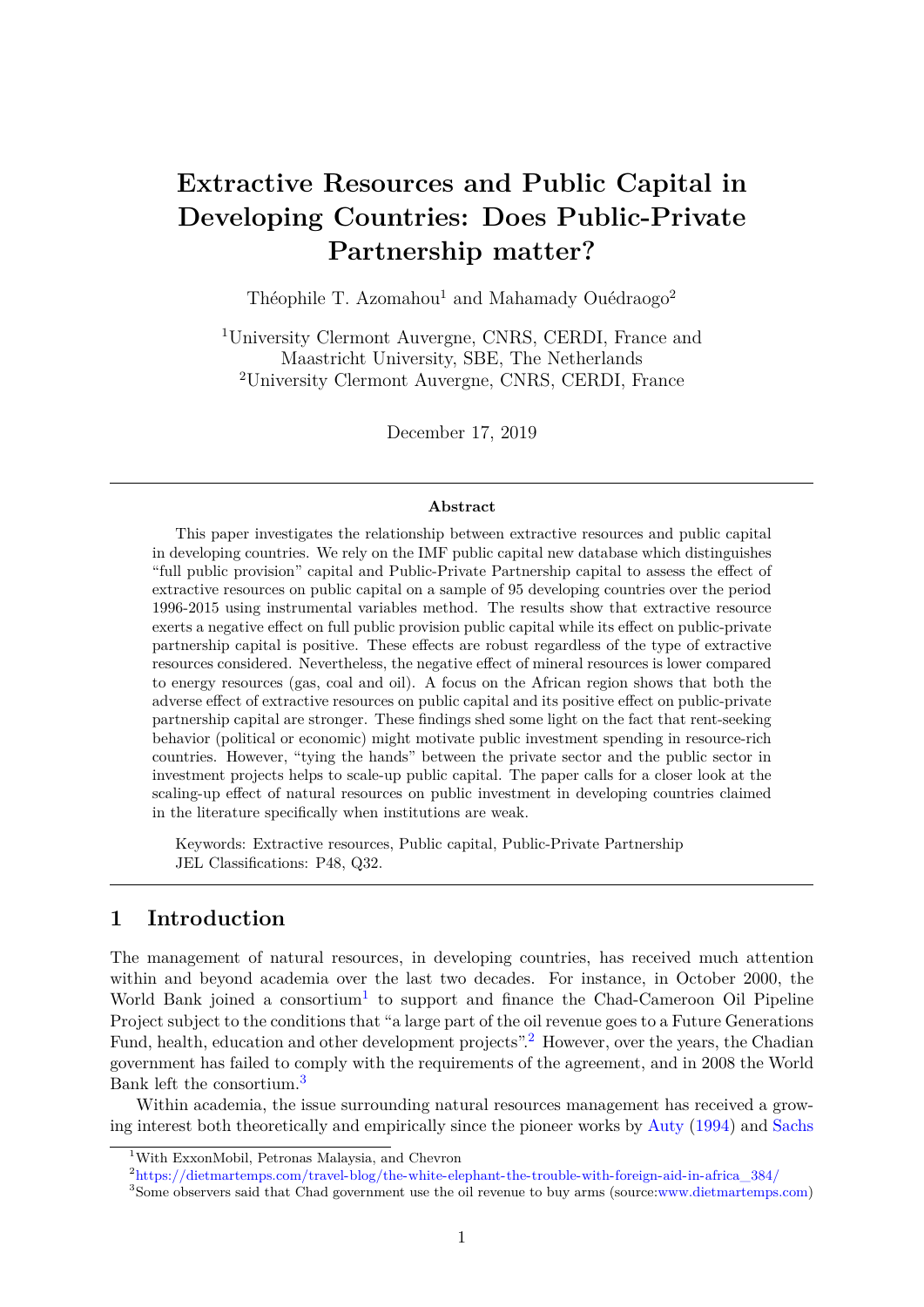[and Warner](#page-23-0) [\(1995\)](#page-23-0). This growing and ongoing literature has identified three main mechanisms through which resource wealth can be a curse: the "Dutch disease", the crowding-out effect on human and physical capital and the deterioration of institution quality [\(Gylfason,](#page-22-0) [2002\)](#page-22-0). It turns out that these mechanisms are linked to the way the revenues drawn from natural resources are managed. Government spending is one of the closest ways to scrutinize how the "resource curse" operates and how it can be avoided [\(Bhattacharyya and Collier,](#page-21-1) [2013\)](#page-21-1).

The empirical studies on the effect of natural resources on public expenditures yield mixed results. On the one side, [Cockx and Francken](#page-21-2) [\(2014,](#page-21-2) [2016\)](#page-21-3) support a negative relationship between natural resources wealth and public spending on education and public health, leaving a broad consensus that natural resources are detrimental for government spending on human cap-ital (health and education)<sup>[4](#page-1-0)</sup>. On the other side, [Bhattacharyya and Collier](#page-21-1) [\(2013\)](#page-21-1) and [Karimu](#page-22-1) [et al.](#page-22-1) [\(2017\)](#page-22-1) analyzed the effect of the natural resource on public investment. While [Bhat](#page-21-1)[tacharyya and Collier](#page-21-1) [\(2013\)](#page-21-1), on a global sample of 4[5](#page-1-1) countries<sup>5</sup> over the period 1970-2005, found a negative effect of the natural resources on public capital, [Karimu et al.](#page-22-1) [\(2017\)](#page-22-1) on a sample of 39 Sub-Saharan African countries, claimed that natural resource increases public investment. Besides this discrepancy in the result, [Bhattacharyya and Collier](#page-21-1) [\(2013\)](#page-21-1) add that good economic and political institutions reduce the adverse effect of the natural resources rents on public capital" whereas [Karimu et al.](#page-22-1) [\(2017\)](#page-22-1) argue that "the aggregate effect of resource rent on public investment is larger for countries with relatively poor political institutions than countries with stronger institutions" in developing countries. Considering these two contradictory conclusions, a further investigation of the relationship between government investment behavior and natural resources wealth, particularly in developing countries, is required.

Several aspects remain uninvestigated in the current state of the literature on the relationship between natural resources and public investment. First, [Karimu et al.](#page-22-1) [\(2017\)](#page-22-1) found that the aggregate effect of natural resources is stronger in Sub-Saharan African countries with weaker political institutions. Why would governments in resource-rich countries with weaker institutions invest more than those with stronger institutions Sub-Saharan Africa? Two plausible views<sup>[6](#page-1-2)</sup> might explain this result. The first view is that public investment is higher in resource-rich countries with weak institutions as a result of *ex ante* limited managerial capacity in terms of projects appraisal, selection, implementation, and evaluation in these countries. The volume of public investment is, therefore, higher owing to investment mismanagement in these countries compared to those with higher institutional quality which benefit from their relative effectiveness. [Dabla-Norris et al.](#page-22-2) [\(2012\)](#page-22-2) provide evidence that Public Investment Management Index (PIMI) is lower in oil-rich countries. The other view is that the high public investment might be resulting from rent-seeking behavior (whether it is political or economic rent). In resource-rich countries, when institutions are poor and hence the control on executives is weak, governments can deliberately choose to increase public investment but in inefficient projects with "negative social surplus" [\(Robinson and Torvik,](#page-23-1) [2005\)](#page-23-1). In both cases, the scaling-up effect of public investment claimed in the recent literature on natural resources management in developing countries can be misleading. The increase of public investment might not lead to an effective increase in public capital stock and the volume of money invested can end up being wasted.

Second, the previous studies on public capital assume a full translation of public investment into an increase in public capital stock. However, [Keefer and Knack](#page-22-3) [\(2007\)](#page-22-3) hypothesize that rent-seeking behavior leads to an increase in public investment in countries with the low institutional quality and warn against the effort to estimate "the growth effects of productive public investment using only observed measures of public investment". Additionally, Gelb (1988) quoted

<span id="page-1-0"></span> ${}^{4}$ For further discussion on some nuances see [Stijns](#page-23-2) [\(2006\)](#page-23-2)

<span id="page-1-2"></span><span id="page-1-1"></span><sup>&</sup>lt;sup>5</sup>Including three Sub-Saharan African countries: Kenya, Senegal, and South Africa

<sup>&</sup>lt;sup>6</sup>The authors explain that institutions being correlated with economic development, the marginal effect of an increase in resource rents have less impact on public investment in countries with other alternative sources of financing public investment than those who rely on natural resources. But such a story implies that the endogeneity of institutions is not fully addressed.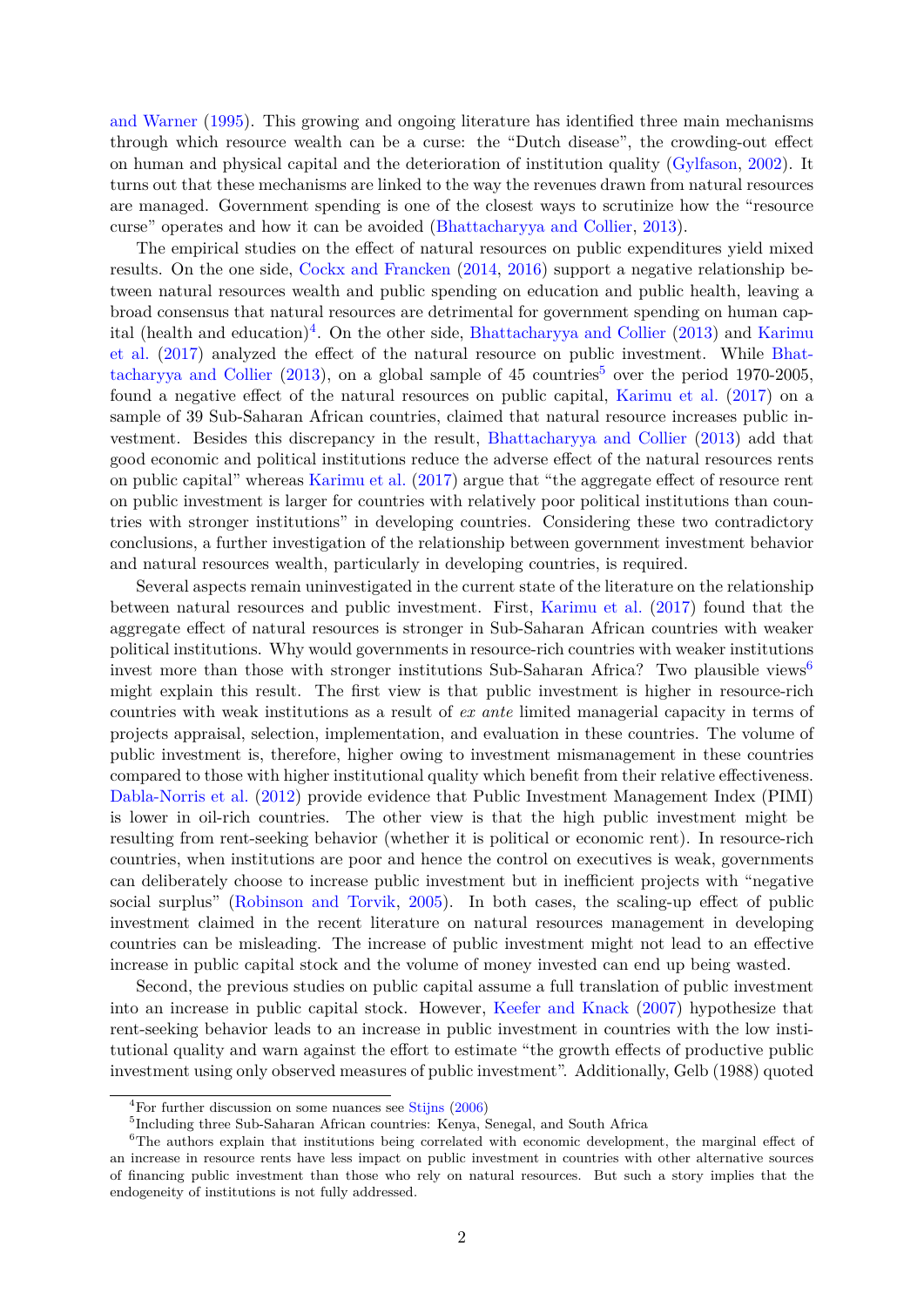by [Torvik](#page-24-0) [\(2009\)](#page-24-0) documented that "about half of the windfall gains from the OPEC shocks in the 1970s were invested domestically". While any growth model would predict a strong economic growth following the increase in public investment, growth was not only weak, but it was negative in the OPEC countries [\(Torvik,](#page-24-0) [2009\)](#page-24-0). Furthermore, [Krueger](#page-23-3) [\(1974\)](#page-23-3) identifies public investment as one of the major sources of rent-seeking. Investment efficiency is therefore crucial when investigating the effect of natural resources on public investment.

Third, [Bhattacharyya and Collier](#page-21-1) [\(2013\)](#page-21-1) and [Karimu et al.](#page-22-1) [\(2017\)](#page-22-1) aggregate natural resources rents although natural "resource curse" literature emphasizes that the type of resource matters. [Bhattacharyya and Collier](#page-21-1) [\(2013\)](#page-21-1) only distinguished point resource from forest and agricultural resources. However, heterogeneity might still exist when it comes to public capital because of the difference in terms of infrastructure required for resource exploitation. Unlike these previous studies [\(Bhattacharyya and Collier,](#page-21-1) [2013;](#page-21-1) [Karimu et al.,](#page-22-1) [2017\)](#page-22-1), we focus on ex-tractive resources<sup>[7](#page-2-0)</sup> and a sample of developing countries. The interest of focusing on extractive resources and developing countries is twofold. Firstly, as extractive resources are nonrenewable (and therefore exhaustible) their management is more challenging in developing countries where the institutions are poor. A mismanagement of these resources fuels social injustice and can lead to internal conflicts [\(Besley and Persson,](#page-21-4) [2008;](#page-21-4) [Collier et al.,](#page-22-4) [2004;](#page-22-4) [Dube and Vargas,](#page-22-5) [2013;](#page-22-5) [Ross,](#page-23-4) [2004\)](#page-23-4). Secondly, while the policy recommendation for resources management in developed countries is straight forward to establish Sovereign Wealth Funds (SWF); it is recently argued that developing countries should invest resource windfall domestically in order to scale-up their infrastructure gap and sustain their economic development [\(Van der Ploeg and Venables,](#page-24-1) [2011;](#page-24-1) [Venables,](#page-24-2) [2016\)](#page-24-2). A good understanding of the mechanisms that underpin government investment behavior in developing resource-rich countries is imperative to address those challenges.

Finally, extractive resources entail investment in public infrastructures such as railways, roads, and social infrastructures which implicate the private sector in the form of Public-Private Partnership (PPP)<sup>[8](#page-2-1)</sup> investment. Public-private partnership limit rent-seeking behavior and politically motivated investment as compared to full public provision investment. Indeed, private sector participation improves the decision-making process by performing as accountability mechanisms [\(Takano,](#page-24-3) [2017\)](#page-24-3). Moreover, PPPs scheme are deemed to bring more efficiency in terms of financing and management for public infrastructure delivery [\(Ke,](#page-22-6) [2014;](#page-22-6) [Miraftab,](#page-23-5) [2004\)](#page-23-5).

The paper bridges two ongoing literature on public investment in developing countries. The first strand of the literature examines public investment efficiency and its implication on economic growth without an interest in natural resources endowment [\(Barhoumi et al.,](#page-21-5) [2018;](#page-21-5) [Dabla-](#page-22-2)[Norris et al.,](#page-22-2) [2012;](#page-22-2) [Gupta et al.,](#page-22-7) [2014;](#page-22-7) [Pritchett,](#page-23-6) [2000\)](#page-23-6). The second strand, dedicated to natural resource management in developing countries, analyses the effect of natural resource wealth on public investment but pays little attention to its efficiency [\(Bhattacharyya and Hodler,](#page-21-6) [2014;](#page-21-6) [Karimu et al.,](#page-22-1) [2017\)](#page-22-1). Since rent-seeking behavior can motivate public investment in developing countries, considering solely the volume of government spending can be misleading. Indeed, the increase in public investment expenditures does not necessarily lead to an increase in public capital, at least not in the same proportions. Our main contributions to the literature are the followings: (*i*) we distinguish the effect of extractive resources on public capital provided by full public provision and public-private-partnership public capital; (*ii*) our measure of public capital consider a partial translation of public investment into public capital which is more realistic, owing to public investment inefficiency; and (*iii*) we use more disaggregated extractive resources (specifically into oil, coal, natural gas mining) to capture their specificity. As infrastructure required for resource extraction differs according to the resource, it is plausible to expect the

<span id="page-2-0"></span><sup>&</sup>lt;sup>7</sup>Extractive resources refer to nonrenewable natural resource extracted from the ground such as oil, gas, coal and minerals."

<span id="page-2-1"></span><sup>8</sup>PPP investments "cover spending on various infrastructure services, including energy, water, transport, and telecoms." It relies on data for total PPP projects commitments taken from the European Investment Bank for European countries and the World Bank Private Participation in Infrastructure database for low- and middleincome countries. (IMF, 2017)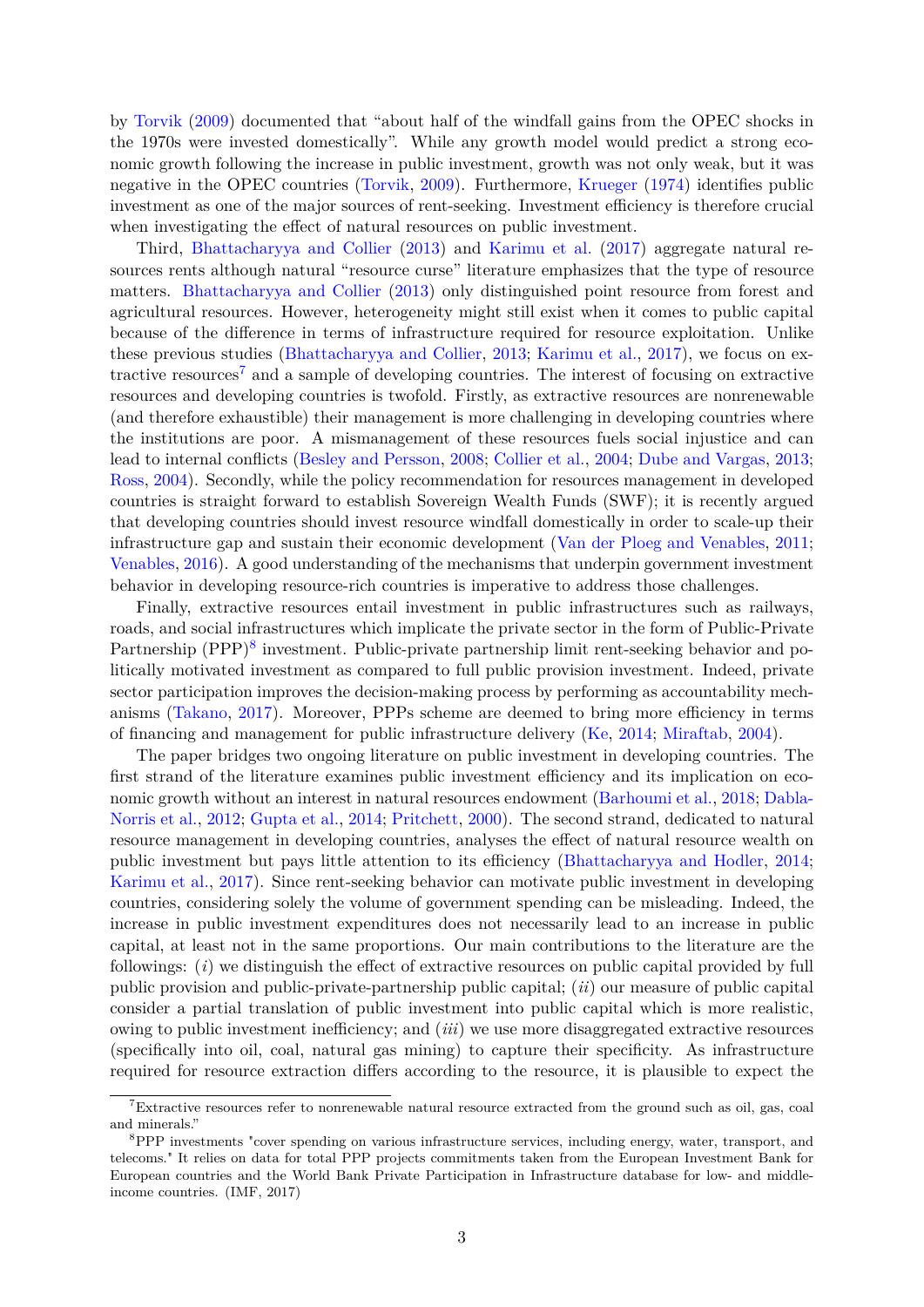government to have different attitudes toward public investment depending on the type of the resource at their disposal.

Using a sample of 95 developing countries over the period 1996-2015 and instrumental variables techniques, our results show two keys findings. On the one hand, extractive resource exerts a negative effect on full public provision capital in developing countries. The size of the effect is varies following the type of resources. The negative effect of mineral resources is lower compared to energy resources (gas, coal and oil). On the other hand, extractive resources are associated with an increase in public-private partnership capital.

The rest of the paper is organized as follow: the second section reviews the literature; the third one describes the data; the fourth section presents the identification strategy; the fifth section presents the results and the last section concludes.

# **2 Literature review**

In this section, we present the theoretical background and the empirical studies related to natural resources and government spending.

#### **2.1 The theoretical background**

The conventional theories of natural resources management, based on the "Permanent Income Hypothesis" (PIH), recommends that resource rent should be saved in Sovereign Wealth Funds (SWF) to avoid instability inherent to extractive revenue volatility [\(Bems and de Carvalho Filho,](#page-21-7) [2011;](#page-21-7) [Barnett and Ossowski,](#page-21-8) [2002\)](#page-21-8). The policy implication is that after the discovery of a nonrenewable resource, the increase in consumption should be equal to the expected annuity of the resource, the rest of the resource windfall being saved to ensure a continuous increase of consumption. A more conservative view of the PIH, the "bird-in-the-hand" approach, recommends that all the resource rents should be saved in sovereign wealth funds, and the consumption increase should be restricted to the interest generated by the rent [\(Van der Ploeg and Venables,](#page-24-1) [2011\)](#page-24-1).

While the conservative approaches may limit countries' exposal to macroeconomic instability and ensure inter-generational equity, they have been criticized for overlooking current poverty and capital need in developing countries. A new strand of the literature contextualizes this recommendation. For developing countries facing financial constraints and capital scarcity, investing in domestic economy specifically in physical and human capital offers better pay-offs than saving in SWF [\(Van der Ploeg and Venables,](#page-24-1) [2011\)](#page-24-1). Figure [1](#page-4-0) shows the resource revenue flows N (in solid line) and the consumption path (in dashed line) for the three policy rules. The resource is extracted for period  $T_0$  to  $T_1$  and the resource is exhausted after  $T_1$ . In contrast to developed countries, where both the Permanent income hypothesis and Bird-in-hand hypothesis would be optimal, for developing countries [Van der Ploeg and Venables](#page-24-1) [\(2011\)](#page-24-1) show that because of capital scarcity and current poverty the optimal policy rule is to increase revenue spending for present generations so that they scale-up their infrastructure gap. This should be materialized in terms of public investment since the essential of the resource rent goes to the government as tax revenue.

However, it is worth noticing that this normative policy rule is what a welfare-maximizing benevolent and far-sighting government would follow as [Van der Ploeg and Venables](#page-24-1) [\(2011\)](#page-24-1) point out. The public choice theory has shown that governments maximize their own utility functions which often diverge from those of their people. In any case, some stylized facts show that "massive domestic investments have not given growth pay-off" in resource-abundant countries [\(Torvik,](#page-24-0) [2009\)](#page-24-0). [Gelb](#page-22-8) [\(1988\)](#page-22-8) shows, in the cases of six oil-exporting countries (Algeria, Ecuador, Indonesia, Nigeria, Trinidad and Tobago, and Venezuela), that the effects of public investment undertaken between 1975 and 1978 on growth did survive after the windfall. The reason is that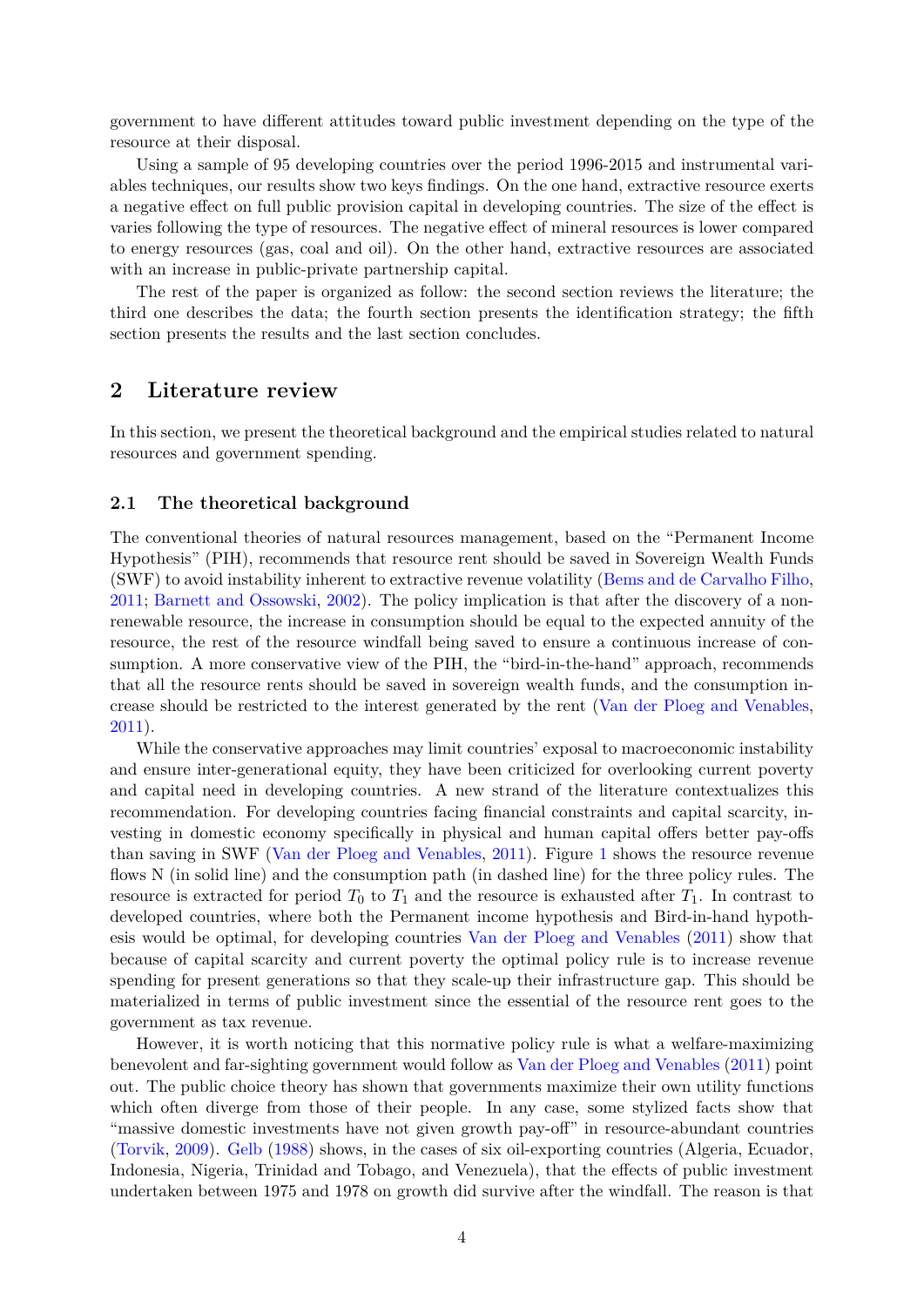<span id="page-4-0"></span>

Source: [Van der Ploeg and Venables](#page-24-1) [\(2011\)](#page-24-1)

Figure 1: Incremental Consumption and Revenue Flow

public investment expenditures fail to effectively increase in public capital networks—the engine of growth. The increase in public investment expenditures might be politically motivated but economically inefficient [\(Robinson and Torvik,](#page-23-1) [2005\)](#page-23-1).

[Robinson and Torvik](#page-23-1) [\(2005\)](#page-23-1) propose a "white elephants" model of public investment based on probabilistic voting and show that economically inefficient investment projects are politically appealing. The inefficient projects have a large political benefit compared to efficient projects. Public investment is a source of rent-seeking activities specifically when institutions are weak. Rent-seeking governments tend to invest in more visible projects or projects that benefit their interest groups which increase their chance to be re-elected. [Torvik](#page-24-0) [\(2009\)](#page-24-0) argue that politically efficient spending hardly coincides with the economically efficient ones. A way to limit this pure rent-seeking behavior is to tie the link between the private sector and the public sector in public infrastructure provision.

Public-private partnerships are deemed to provide more efficiency in public policies [\(Ke,](#page-22-6) [2014;](#page-22-6) [Miraftab,](#page-23-5) [2004\)](#page-23-5). Besides bringing the expertise required to manage large scale public projects, the public-private partnership may influence project selection as private actors are profit-motivated. Moreover, in the case of resource-rich countries, the infrastructure might be crucial to the exploitation of the resource. Such conditions make public-private partnership investment less sensitive to political interest and henceforth more efficient. [Peters](#page-23-7) [\(1998\)](#page-23-7) argues that public-private partnership provides both instruments and institutions for public policies.

In the light of this literature, we hypothesize that extractive resources have different impact on public capital depending on whether the private sector is involved or not in the investment project.

#### **2.2 The empirical literature**

The resource curse literature identifies three main mechanisms through which the curse occurs [\(Gylfason,](#page-22-0) [2002\)](#page-22-0): Dutch-disease through degradation of the competitiveness of domestic economy; a crowding-out effect on capital accumulation (human and physical); and deterioration in the quality of institutions. These different mechanisms are intrinsically linked to the ways natural resource revenue are managed. Thus, public spending is key to understanding the resource curse. According to [Bhattacharyya and Hodler](#page-21-6) [\(2014\)](#page-21-6), the link between natural resource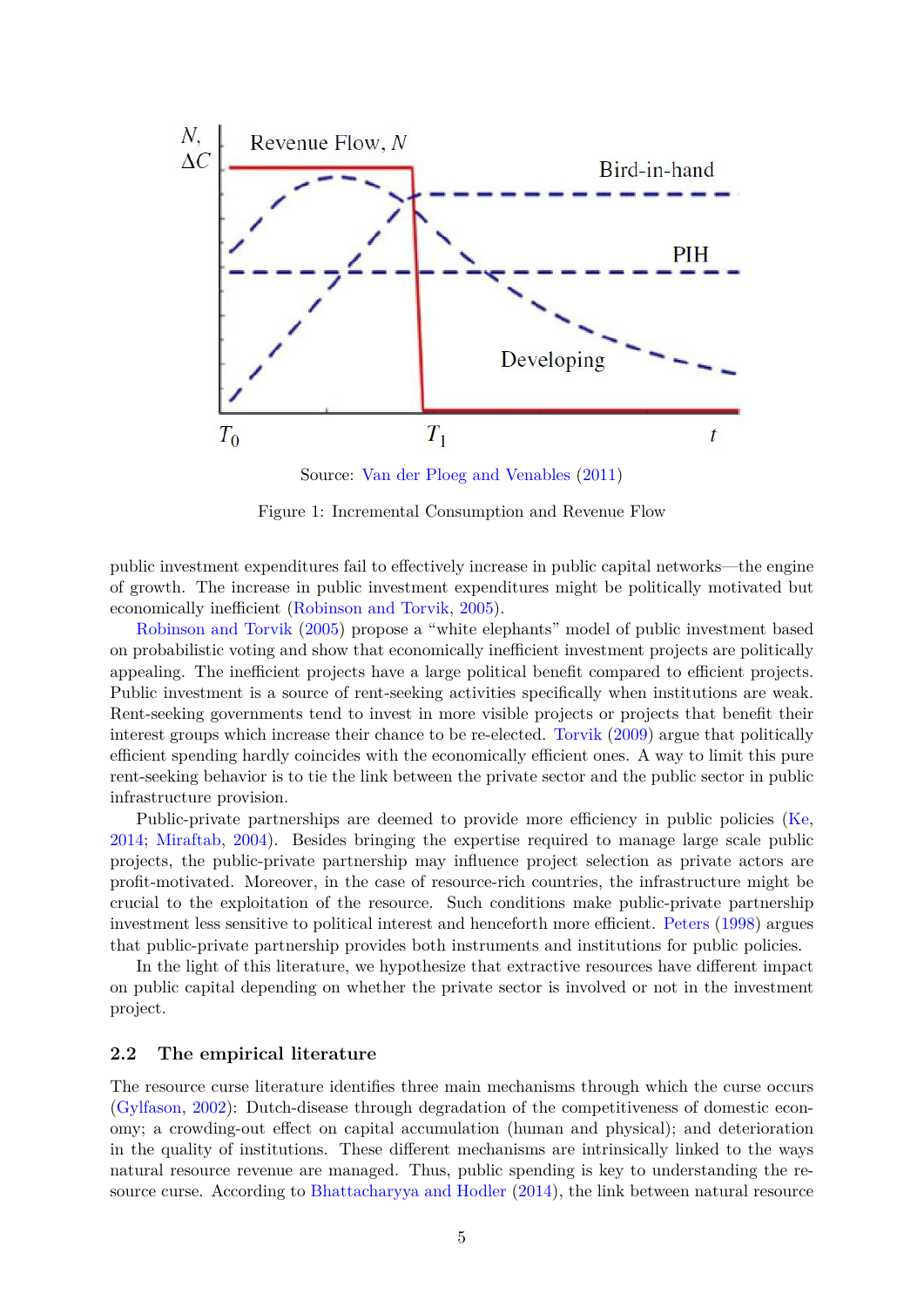rents and public spending gives a direct view of the resource curse than the relationship between resource rent and growth or income. However, the literature on the relationship between natural resources and public spending provides mixed evidence.

Several works analyzed the relationship between natural resource rents and public spending using both its functional and economic classification. From the functional classification side, the literature is interested in the effect of resource rent on education and healthcare spending [\(Cockx and Francken,](#page-21-2) [2014,](#page-21-2) [2016\)](#page-21-3). [Cockx and Francken](#page-21-2) [\(2014\)](#page-21-2) provide evidence, based on a sample of 140 countries over the period 1995-2009 that natural resource-rich countries tend to spend less on education. Similarly, [Cockx and Francken](#page-21-3) [\(2016\)](#page-21-3) showed that natural resource dependence exerts an adverse effect on healthcare expenditure. Their study is based on 118 countries over the period 1990-2008. Likewise, some studies showed that natural resource abundance is negatively correlated with human capital accumulation [\(Behbudi et al.,](#page-21-9) [2010;](#page-21-9) [Gylfason](#page-22-9) [et al.,](#page-22-9) [1999;](#page-22-9) [Gylfason,](#page-22-0) [2002\)](#page-22-0).

From the economic classification of public spending perspective, the literature investigates the effect of resource rent on public investment expenditure (or public capital) and current consumption expenditure [\(Berg et al.,](#page-21-10) [2013;](#page-21-10) [Bhattacharyya and Collier,](#page-21-1) [2013;](#page-21-1) [Karimu et al.,](#page-22-1) [2017;](#page-22-1) [Philippot,](#page-23-8) [2008\)](#page-23-8). [Berg et al.](#page-21-10) [\(2013\)](#page-21-10) develop a Dynamic Stochastic General Equilibrium (DSGE) model to assess the effect of the resource rent on public investment. Applying their model to Central African Economic and Monetary Community (CEMAC) region and Angola, they found that the sustainable investment approach can address the resource curse menace. [Bhattacharyya and Collier](#page-21-1) [\(2013\)](#page-21-1) analyze the effect of resource rent on the public capital over the period 1970-2005. Their results show that resource rents reduce significantly and substantially the stock of public capital. The quality of institutions contributes to mitigating this adverse effect on the public capital stock. Their study relies on a global sample of 45 countries (22 OECD countries and 26 advanced and developing economies among which three Sub-Saharan African countries). However, [Karimu et al.](#page-22-1) [\(2017\)](#page-22-1) analyze the impact of natural resource rent on public investment on a sample of thirty-nine (39) Sub-Saharan African countries. They found a positive effect of natural resource rents on public investment in Sub-Saharan Africa. The authors add that "the aggregate effect of natural resource rents is larger in countries with weak political institutions".

Our analysis fits into this aspect of the literature and is mostly related to [Bhattacharyya and](#page-21-1) [Collier](#page-21-1) [\(2013\)](#page-21-1) and [Karimu et al.](#page-22-1) [\(2017\)](#page-22-1). We rely on the IMF's new public capital dataset which has two advantages. First, the data assume a partial transmission of public investment into public capital in the perpetual inventory equation. Assuming a full transmission of public investment into public capital is not a good way to measure public capital. In fact, an increase in public investment expenditure might be resulting from rent-seeking behavior (whether it is political or economic rent). In resource-rich countries, when institutions are poor and hence the control on executives weak, governments can deliberately choose to increase the public investment but in inefficient projects with "negative social surplus" [\(Robinson and Torvik,](#page-23-1) [2005\)](#page-23-1). Also, developing countries are deemed to have limited managerial capacity in terms of project appraisal, selection, implementation, and evaluation. A surge in public investment expenditures resulting from resource windfalls might not be fully translated into public capital. [Dabla-Norris et al.](#page-22-2) [\(2012\)](#page-22-2) provide evidence that Public Investment Management Index (PIMI) is lower in oil-rich countries. In all cases, the scaling-up effect of public investment based on investment expenditures in developing countries can be misleading. The increase of public investment does not lead to an effective increase in public capital stock and the volume of money invested can end up being wasted. Second, the data distinguish full public provision's public capital and public-private partnership capital. Using this dataset allows analyzing the role of public-private partnership in the relationship between extractives resources and public capital. Indeed, extractive resources entail investment in public infrastructures such as railways, roads, and social infrastructures which implicate the private sector in the form of Public-Private Partnership (PPP) investment.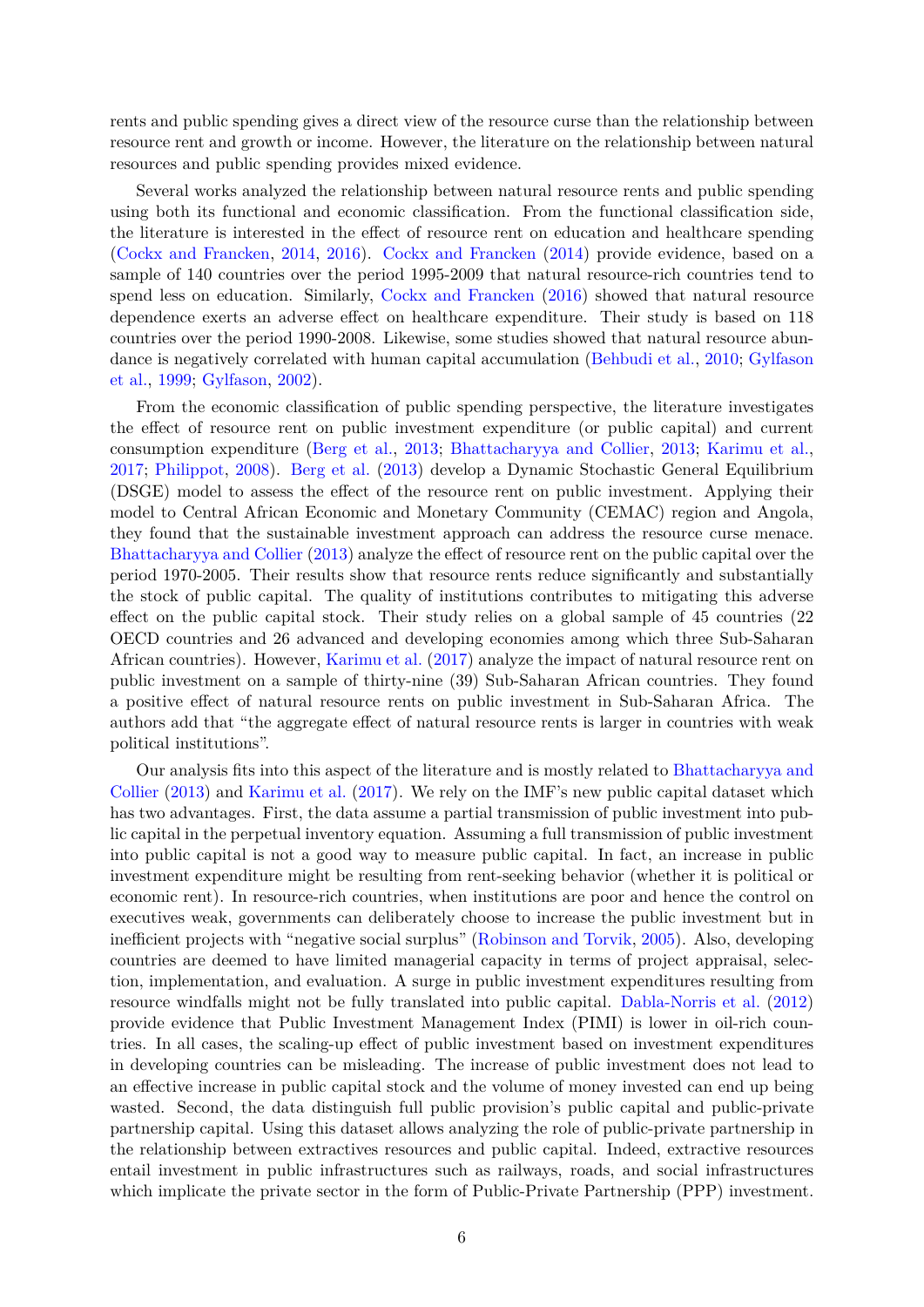Public-private partnership limits rent-seeking behavior and politically motivated investment as compared to full public provision investment. Indeed, private sector participation improves the decision-making process by performing as accountability mechanisms [\(Takano,](#page-24-3) [2017\)](#page-24-3). Moreover, PPP schemes are deemed to bring more efficiency in terms of financing and management for public infrastructure delivery [\(Ke,](#page-22-6) [2014;](#page-22-6) [Miraftab,](#page-23-5) [2004\)](#page-23-5). Moreover, we investigate the role of different types of institutional quality. [Bhattacharyya and Collier](#page-21-1) [\(2013\)](#page-21-1) consider democracy (polity 2 index) and the constraints on executive developed by [Hall and Jones](#page-22-10) [\(1999\)](#page-22-10) which capture mainly the political aspects of institutions. Precisely, we examine contractual institutions [\(Azomahou et al.,](#page-21-11) [2018;](#page-21-11) [Nunn,](#page-23-9) [2007\)](#page-23-9) such as the rule of law and regulatory quality, political institutions such as voice and accountability and political stability  $\&$  absence of violence, governance quality like corruption and government effectiveness; and their interactions with each type of extractive resources. By large, the literature on natural resources and public investment does not consider enough the type of resources, the role of the private sector and public investment efficiency although the recent literature on public investment and growth highlights the importance of the efficiency of the investment. This is important, specifically, in developing countries with weak institutions [\(Keefer and Knack,](#page-22-3) [2007;](#page-22-3) [Torvik,](#page-24-0) [2009\)](#page-24-0). For instance, [Pritchett](#page-23-6) [\(2000\)](#page-23-6) documented 31 projects financed by the World Bank at the cumulative cost of 915 million \$US that achieved the median rate of return of zero in one Sub-Saharan African country between 1[9](#page-6-0)72 and 1991.<sup>9</sup>

# **3 Data and Descriptive Analyses**

This section defines the variables used, describes the data and their sources. We discuss the measures of public capital, extractive resources, institutional and the other control variables. The sample covers 95 developing countries for which the data for our main variables are available over the period 1996-2015.

#### **3.1 Measuring Public Capital**

A large part of the empirical literature on public capital uses public investment expenditures because of the lack of data on public capital, specifically for developing countries despite several warnings [\(Dabla-Norris et al.,](#page-22-2) [2012;](#page-22-2) [Gupta et al.,](#page-22-7) [2014;](#page-22-7) [Kamps,](#page-22-11) [2006;](#page-22-11) [Keefer and Knack,](#page-22-3) [2007;](#page-22-3) [Pritchett,](#page-23-6) [2000\)](#page-23-6). Besides the fact that not all public investment is fully translated into public capital, it is more the stock of public capital network than the additions to it that provide productive services [\(IMF,](#page-22-12) [2017\)](#page-22-12); hence the interest of considering public capital stock per capita.

<span id="page-6-1"></span>[Kamps](#page-22-11) [\(2006\)](#page-22-11) provides a first attempt to build public capital stock data based on "the perpetual inventory equation" (equation [1](#page-6-1) below) for 22 OECD countries over the period 1960- 2001.

$$
K_{it} = K_{it-1} - \delta_{it} \times K_{it-1} + I_{it}
$$
\n
$$
\tag{1}
$$

Where  $K_{it}$  is the country public capital stock at time  $t$ ,  $I_{it}$  the current public investment and *δit* the depreciation rate.

Based on [Kamps](#page-22-11) [\(2006\)](#page-22-11)'s methodology, [Arslanalp et al.](#page-21-12) [\(2010\)](#page-21-12) estimate public capital stock on a sample of 48 countries including OECD and developing countries. [Bhattacharyya and](#page-21-6) [Hodler](#page-21-6) [\(2014\)](#page-21-6) used this dataset. However, the dataset covers only 26 developing countries among which three Sub-Saharan African countries and the method implies a full transformation of public investment to public capital.

<span id="page-6-0"></span> $9$ The anecdotal cases include the World Bank financed Morogoro Shoe factory in Tanzania which cost \$40 million and peak production was 4% of planned capacity [\(Pritchett,](#page-23-6) [2000\)](#page-23-6); the Industrial Development Corporation of Zambia; Nigeria Tinapa project which cost \$450 million; Yamoussoukro basilica (the world biggest religious edifice) and Senegal monument of "African renaissance" (\$27 million).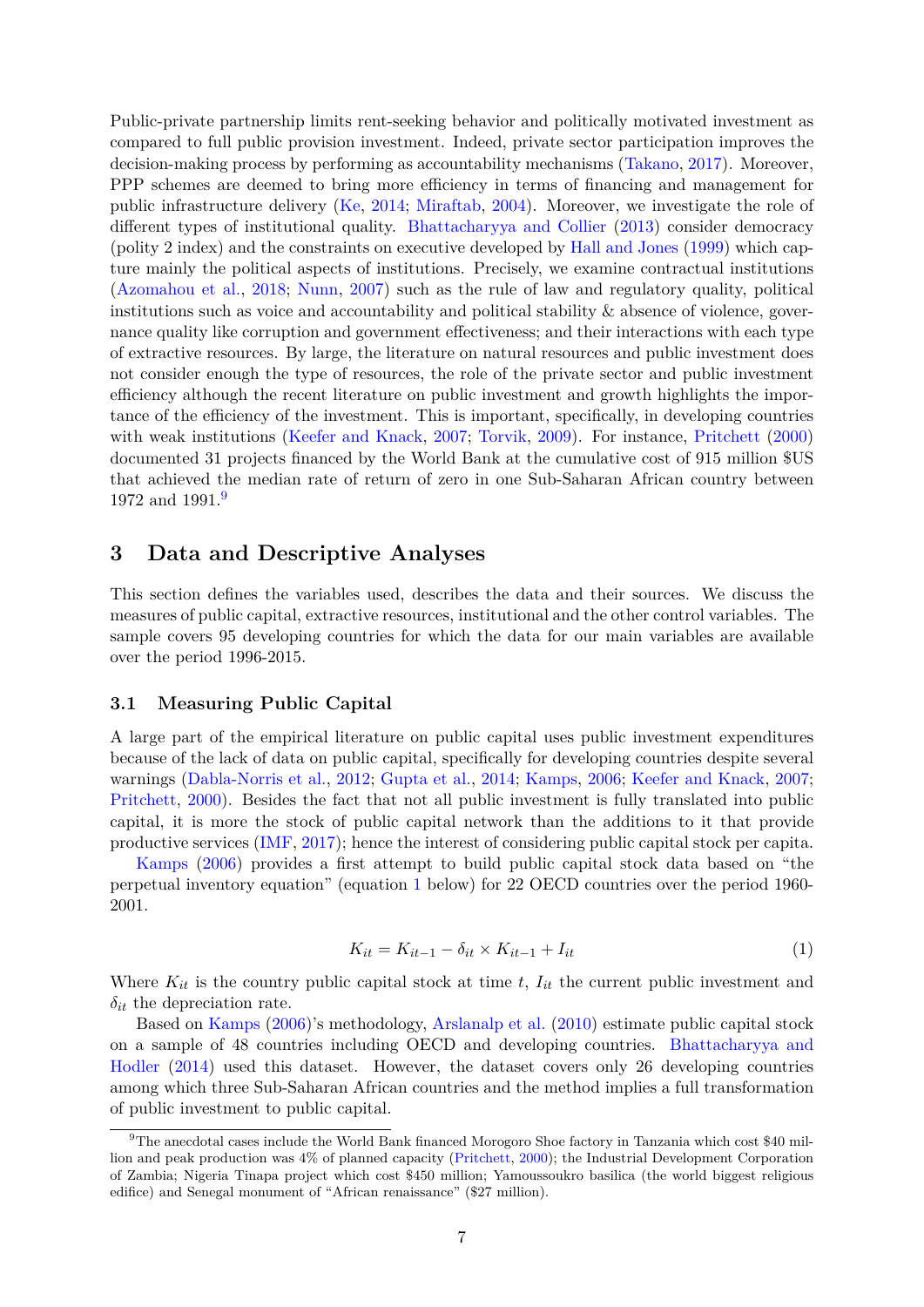In the present study, we use the new dataset of public capital developed by the IMF [\(IMF,](#page-22-12) [2017\)](#page-22-12). This dataset covers 170 (developed and developing) countries. Apart from covering a large sample of developing countries, the dataset has the advantages for distinguishing "full public provision" investment from public-private partnership (PPP) investment and its "perpetual inventory equation" (equation [2](#page-7-0) below) is more flexible than that of [Kamps](#page-22-11) [\(2006\)](#page-22-11) and Arslands [et al.](#page-21-12) [\(2010\)](#page-21-12) as public investment is not considered to be fully translated into public capital  $[(1 - \delta_{it}/2) < 1].$ 

<span id="page-7-0"></span>
$$
K_{it} = K_{it-1} - \delta_{it} \times K_{it-1} + (1 - \delta_{it}/2) \times I_{it}
$$
\n
$$
(2)
$$

Our measure of public capital relies on these data which do not assume a full transmission of public investment expenditure into public capital. Doing so, we are able to identify the effect of extractive resources on an effective change in public capital. The procedure remains the same for Public-Private Partnership capital data.

Figure [2](#page-7-1) shows the evolution of the average full public provision public capital per capita and public-private partnership public capital per capita over the period 1996-20015. Both variables are evolving in two stages. Public-private partnership capital experienced a sharp increase before 2002 and a slow-down after this year. In return full public provision public capital per capita encountered a relatively slow growth before 2007 and an acceleration from 2006. Publicprivate partnership capital is low compared to full public provision public capital it grows at a higher rate. These trends might be explained by the 2007 financial crisis. The weakening of the momentum of investment in partnership with the private sector could be driven by the crisis of 2007-2008.

<span id="page-7-1"></span>

Figure 2: Evoltion of public capital per capita

#### **3.2 Measuring extractive resource wealth**

A plethora of measures have been used in the literature to assess natural resources wealth. Some of these measures turn out to capture resource dependence rather than measures of resource abundance. Resource dependence refers to the degree to which a country relies on resource revenues whereas resource abundance refers to a country's estimated finite endowment of subsoil wealth [\(Badeeb et al.,](#page-21-13) [2017;](#page-21-13) [Brunnschweiler,](#page-21-14) [2008\)](#page-21-14). These measures include primary exports as share of total export [\(Sachs and Warner,](#page-23-0) [1995\)](#page-23-0), primary exports per worker [\(Lederman and](#page-23-10) [Maloney,](#page-23-10) [2003\)](#page-23-10), resource exports as share of merchandise exports [\(Davis,](#page-22-13) [1995\)](#page-22-13), ratio of resource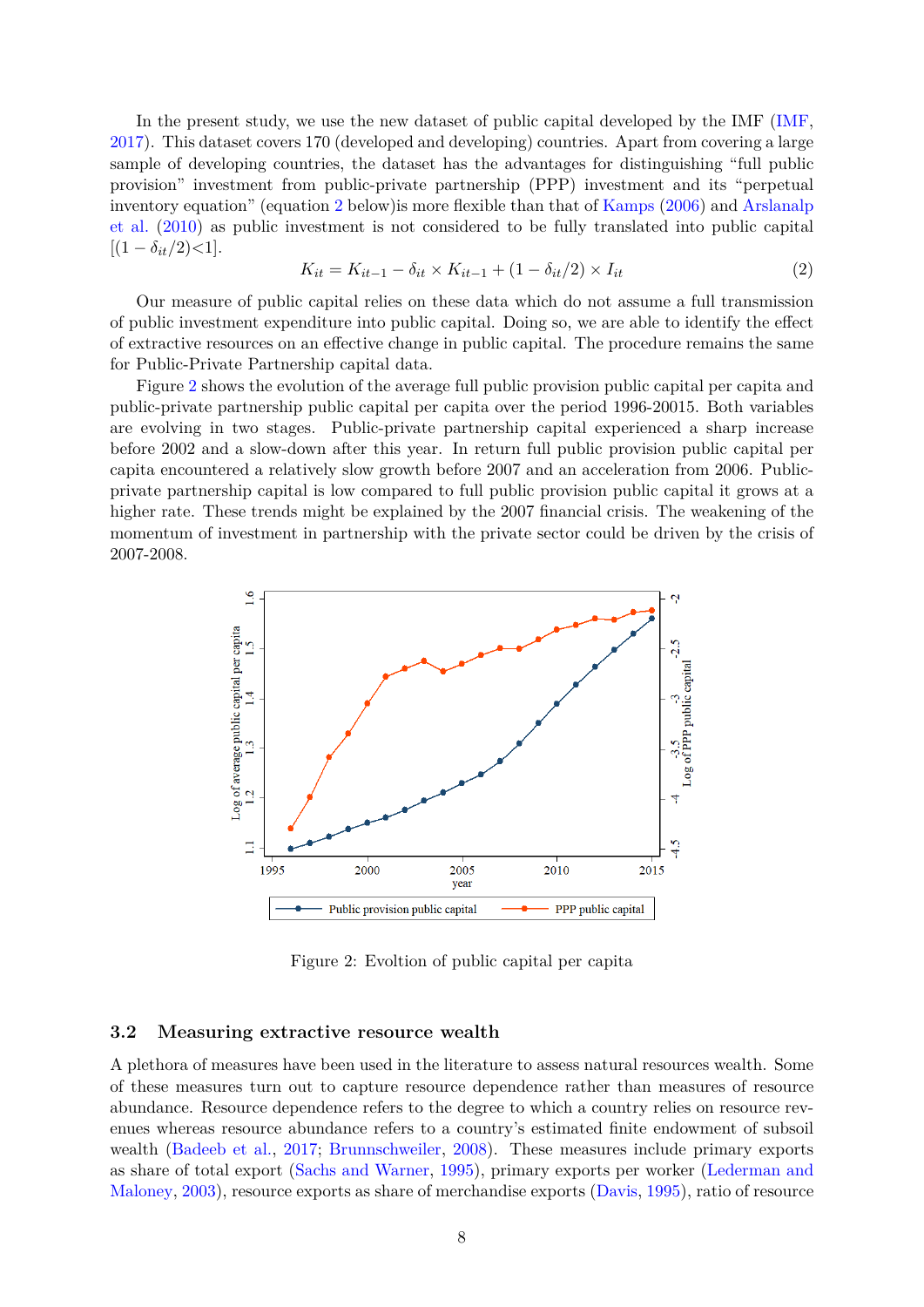rents to GDP [\(Stijns,](#page-23-2) [2006\)](#page-23-2) and subsoil resource wealth [\(Ding and Field,](#page-22-14) [2005;](#page-22-14) [Brunnschweiler,](#page-21-14)  $2008$ ).<sup>[10](#page-8-0)</sup> The resource export over total exports (or GDP) is the most widespread in the literature. As we can expect, a high share of natural resource in national income (or exports) for a given country can be less informative in terms of its resource wealthiness specifically in developing countries when the size of the economy is smaller and export less diversified. It can be the byproduct of previous economic policy choices and therefore endogenous.

In this paper, we measure extractive resource by the resource rents normalized by the population instead of the GDP (or the exports) to limit the influence of the economic conditions. Additionally, as in [Bhattacharyya and Collier](#page-21-1) [\(2013\)](#page-21-1), we use commodity price indices as instruments of resource rents to deal with the endogeneity. The resource rents data are from the World Development Indicators. Extractive resources prices data are determined on the international market and are therefore less likely to be correlated to countries' domestic economic conditions. Moreover, change in extractive resources revenue depends on the variation of resource prices. The resource price is hence a relevant instrument for extractive resource endowment. The data on resource prices are from the IMF commodity price index dataset.

Table [1](#page-8-1) shows the correlation between resource rent per capita and resource prices. There is a positive and strongly significant (at 1% significance level) correlation between resource *per capita* and their prices.

<span id="page-8-1"></span>

|                                                   | Oil        | Mineral    | Gas                    | Coal       | Oil Price  | Metal      | Gas        | Coal  |
|---------------------------------------------------|------------|------------|------------------------|------------|------------|------------|------------|-------|
|                                                   | rents      | rent       | rents                  | rents      |            | price      | Price      | Price |
| Oil rents                                         |            |            |                        |            |            |            |            |       |
| Min. rent                                         | $-0.0283$  |            |                        |            |            |            |            |       |
| Gas rents                                         | $0.599***$ | $-0.0206$  |                        |            |            |            |            |       |
| Coal rents                                        | $-0.0211$  | $0.187***$ | $-0.0106$              |            |            |            |            |       |
| Oil Price                                         | $0.118***$ | $0.184***$ | $0.111***$             | $0.147***$ |            |            |            |       |
| Min. price                                        | $0.109***$ | $0.190***$ | $0.105***$             | $0.150***$ | $0.950***$ |            |            |       |
| <b>Gas Price</b>                                  | $0.115***$ | $0.156***$ | $0.0977***$ $0.145***$ |            | $0.920***$ | $0.796***$ |            |       |
| Coal Price                                        | $0.109***$ | $0.170***$ | $0.0926***$ $0.184***$ |            | $0.893***$ | $0.896***$ | $0.839***$ |       |
| $* = 2005$ $*$ $* = 2001$ $*$ $*$ $*$ $* = 20001$ |            |            |                        |            |            |            |            |       |

Table 1: Correlation Matrix of resources and resource prices

 $p < 0.05$ , \*\*  $p < 0.01$ , \*\*\*  $p < 0.001$ 

Figure [3](#page-9-0) displays the evolution of the average oil, natural gas, coal and mineral resources rent per capita. Three global trends are observed over the period 1996-2015: a stagnation before 2000; a sharp increase between 2000 and 2007 and slow-down and even decrease after 2007. Mineral resource rent experiences spectacular growth between 2002 and 2008 and has become the first source of rents since 2008. The increase in coal rent is relatively small.

#### **3.3 Measuring Institutions**

To investigate how institutions shape the relationship between extractive resources and public capital we consider a broader set of institutional quality. We are interested specifically on how the interaction between contractual institutions and specific extractive resource affect public capital accumulation. We measure contractual institutions using *rule of law* and *regulatory quality*. The additional set of institutional variables include control of corruption, government effectiveness (for economic institutions), political stability and voice and accountability (for political institutions). The data are gathered from the World Governance Indicators [\(Kaufmann](#page-22-15) [et al.,](#page-22-15) [2011\)](#page-22-15).

<span id="page-8-0"></span><sup>&</sup>lt;sup>10</sup>For further discussion on the measures of resource wealth see [Badeeb et al.](#page-21-13)  $(2017)$ , [Brunnschweiler](#page-21-14)  $(2008)$ and [Stijns](#page-23-2) [\(2006\)](#page-23-2).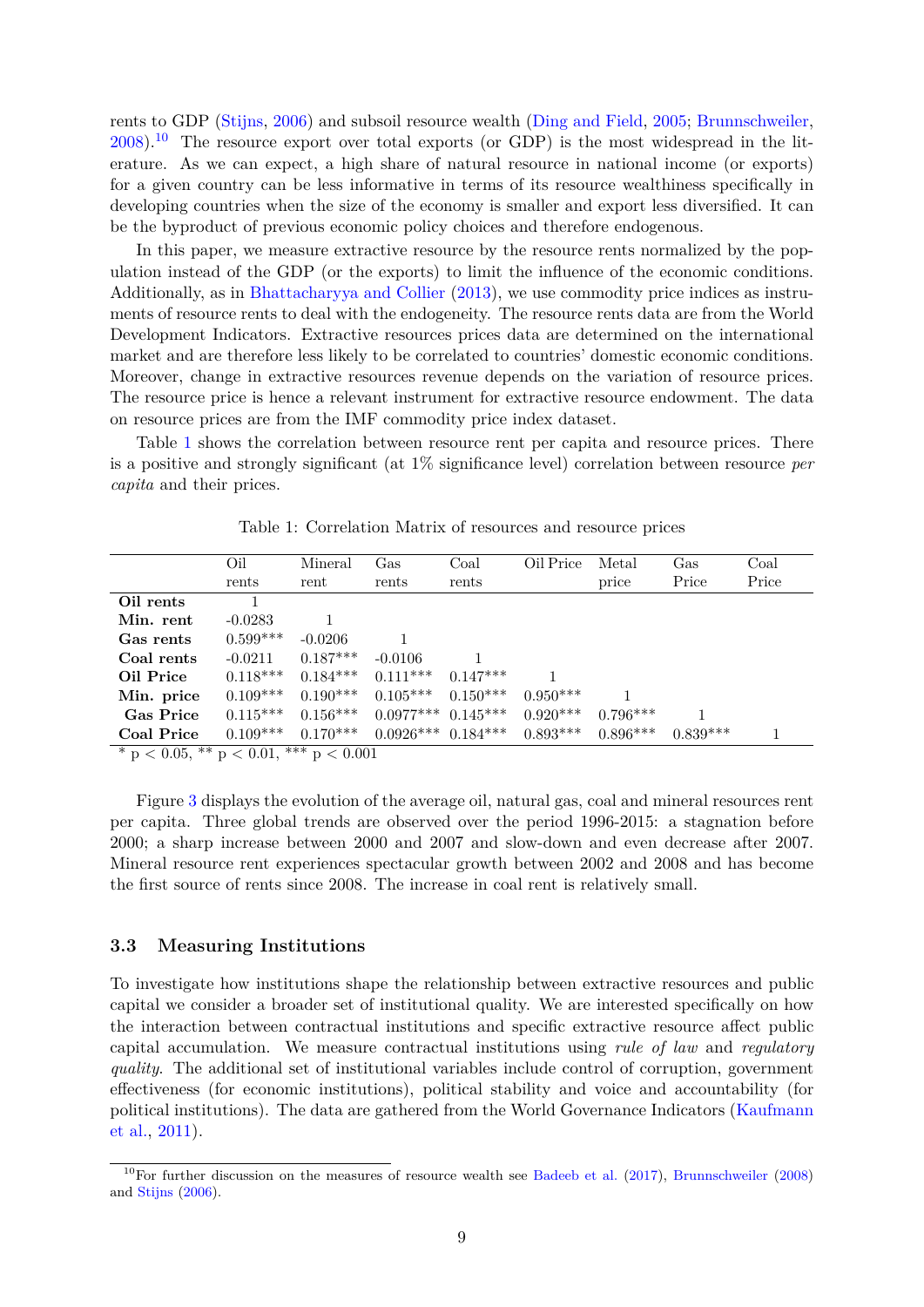<span id="page-9-0"></span>

Figure 3: Evoltion of extractive resource rents per capita

#### **3.4 Other control variables**

The previous literature on the determinants of public investment [\(Berg et al.,](#page-21-10) [2013;](#page-21-10) [Bhat](#page-21-1)[tacharyya and Collier,](#page-21-1) [2013;](#page-21-1) [De Haan et al.,](#page-22-16) [1996;](#page-22-16) [Karimu et al.,](#page-22-1) [2017;](#page-22-1) [Kotera and Okada,](#page-23-11) [2017;](#page-23-11) [Shelton,](#page-23-12) [2007;](#page-23-12) [Sturm,](#page-24-4) [2001\)](#page-24-4) guide the choice of control variables included in the model. This literature considers, the GDP *per capita*, private investment, foreign aid, openness to trade and absorptive capacity as the main determinants of public investment (public capital).

The GDP *per capita* controls for level of development [\(Karimu et al.,](#page-22-1) [2017;](#page-22-1) [Sturm,](#page-24-4) [2001\)](#page-24-4). The expected sign is positive. The higher the level of development of a country, the more it can afford to finance public capital effectively.

Foreign aid is resources for financing domestic economy. Donors often target aid to improvement of the economic environment and investment in health and education [\(Karimu et al.,](#page-22-1) [2017\)](#page-22-1). Also, aid can alleviate idiosyncratic shocks that affect the domestic economy [\(Sturm,](#page-24-4) [2001\)](#page-24-4). We measure foreign aid by net ODA received *per capita*. Thus, we expect a positive relationship between foreign aid and public capital.

Openness to trade, not only, eases capital goods importation but also increases the demand for public investment specifically on infrastructure [\(Sturm,](#page-24-4) [2001\)](#page-24-4). Indeed, to be competitive in the international market the domestic economy needs to invest in its infrastructure. Countries that are opened to trade are likely to increase their investment in public capital. The sum of export and import of goods and services as percent of GDP measure the openness to trade.

We also control for private capital. Theoretically, private investment can complement or substitute public capital. The net effect of private investment depends on the size of each effect. We expect a net positive effect of private investment on public capital because the private sector is still underdeveloped in developing countries and is likely to complement rather than crowd out to public capital [\(Shonchoy et al.,](#page-23-13) [2010\)](#page-23-13).

Public debt can contribute to financing public capital. However, high public debt increases debt burden and limit country capacity to finance public capital. We use public and publicly guaranteed external debt stock that we normalize by the size of the population.

Absorptive capacity matters for public investment spending management [\(Berg et al.,](#page-21-10) [2013\)](#page-21-10). We use tertiary school enrollment as a proxy of administrative capacity. Table [A1](#page-26-0) in Appendix presents detail information about the data sources as well as the definition of the variables.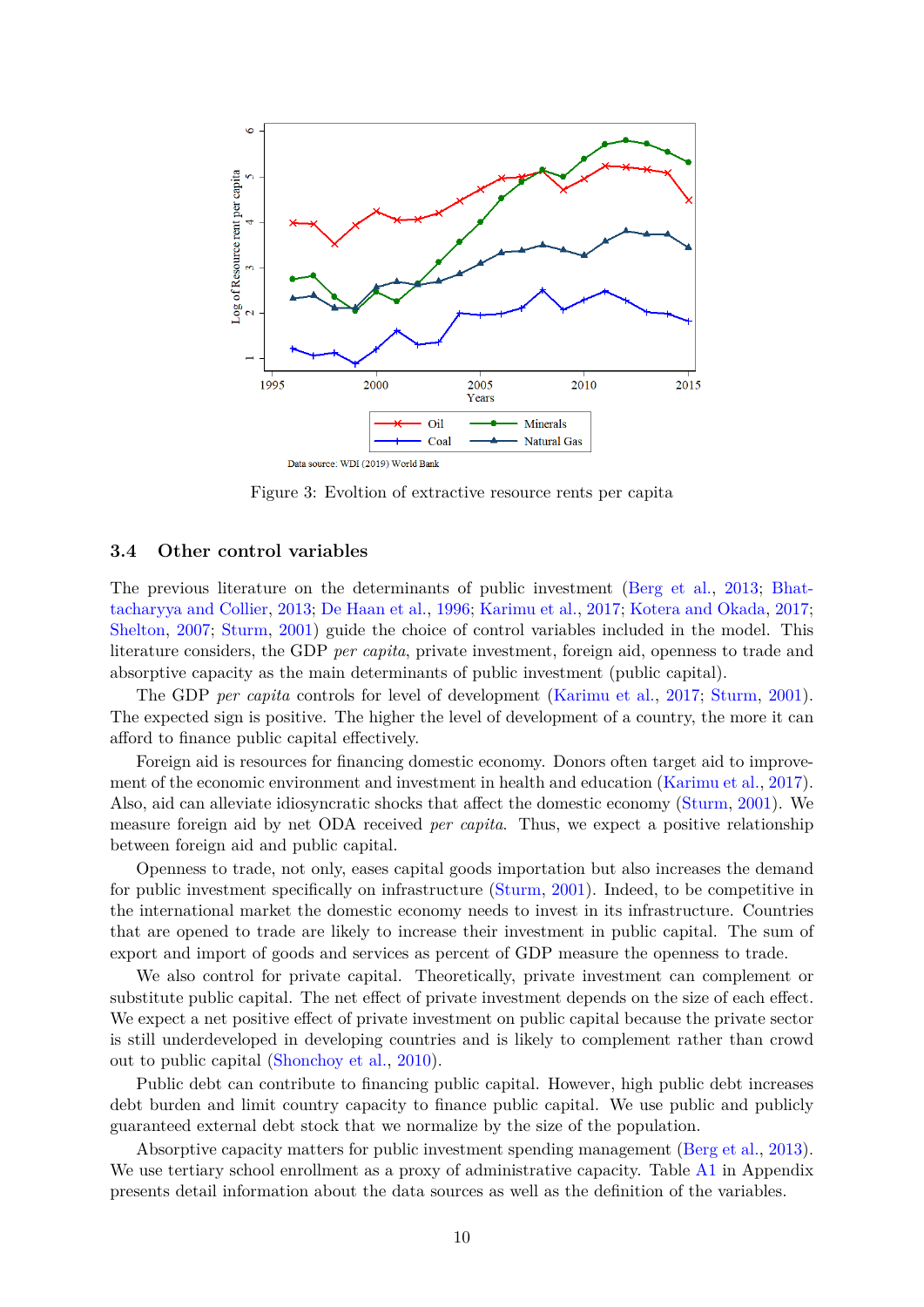## **4 Estimation strategy**

#### **4.1 Preliminary test**

We conduct a panel unit root test on all our variables using Fisher-type tests. The Fishertype tests combine the p-values from the panel-specific stationarity tests using the four methods proposed by [\(Choi,](#page-21-15) [2001\)](#page-21-15). We use two lags in the ADF regressions and remove the cross-sectional means. We include the drift because of the nonzero mean of our variable but we do not include the trend. Removing the cross-sectional mean as suggested by [Levin et al.](#page-23-14) [\(2002\)](#page-23-14) mitigate the impact of cross-sectional dependence. All the four statistics strongly reject the null hypothesis that "all the panels contain unit root". Hence, we do not suspect our panel to be cointegrated. [Choi](#page-21-15) [\(2001\)](#page-21-15) shows that the inverse normal Z statistic offers the best trade-off between size and power and recommends it in applications. Thus, we report only the inverse normal Z statistics in table [A3](#page-27-0) in appendix.

#### **4.2 Empirical Model**

<span id="page-10-0"></span>This section presents the empirical model, the estimation methods adopted to identify the relationship between extractive resources and public capital. As we are interested in the role of institutions in this relationship, we estimate the following equation [3:](#page-10-0)

$$
K_{it} = \alpha_i + \phi_t + \gamma_1 ER_{it} + \gamma_2 Inst_{it} + \gamma_3 ER_{it} \times Inst_{it} + X'_{it} \Lambda + \epsilon_{it}
$$
\n(3)

where our dependent variable *Kit* denotes public capital stock *per capita* for country *i* at year *t*. *ERit* and *Instit* denote respectively our variables of interest extractive resources and institutional quality. We add an interactive term  $(ER_{it} \times Inst_{it})$  to estimate effect of extractive resources on public capital conditional to institutional quality. The idea is that the effect of extractive resources on public capital differs according to the quality of institutions. Indeed, the previous literature [\(Bhattacharyya and Collier,](#page-21-1) [2013;](#page-21-1) [Karimu et al.,](#page-22-1) [2017\)](#page-22-1) suggests that the relationship between natural resources and public capital is conditional to institutional quality.  $X'_{it}$  is a set of our control variables and  $\Lambda$  the vector of associated parameters.  $\alpha_i$  and  $\phi_t$  are respectively country fixed and time fixed effects.  $\gamma_{i,i=1,2,3}$  are our parameters of interest to be estimated.

Identifying the effect of extractive resources on public capital is challenging for a couple of reasons. First, considerable variability of extractive resource rents both across countries and over time might affect the results. To cope with this issue, we normalized public capital and extractive resource variables with the size of the population and the natural log. The estimated coefficients are elasticities. Second, endogeneity might be a serious concern in this relationship. A large share of extractive resources rents might reflect countries economic conditions rather than resource wealth. We resort to instrumental variables methods to deal with this problem. In particular, we use the prices of extractive resources and its first lag as instruments for resource rents. The variability in resource price determines that of resource rents for a given country. But we do not expect resource price to be influenced by country domestic conditions; at least countries' public capital. The rationale behind introducing the lag is that countries (or companies) anticipate resource price and can manage to sell when the prices increase with limited storage capacity (physical or financial). We rely on two Stage Least Square (2SLS) method to estimate equation [3.](#page-10-0) Nevertheless, as robustness, we use Limited information maximum likelihood method as well.

For equation [3](#page-10-0) to be properly identified, the instruments should satisfy two conditions. First, extractive resources prices must be correlated with resource rents. Second, the variations in extractive resources prices affect public capital only through resource rents. In other words, the extractive resources prices must be uncorrelated with the error terms.

We test whether our instruments satisfy the first condition using [Kleibergen and Paap](#page-23-15) [\(2006\)](#page-23-15)'s LM statistic. It tests the correlation between the excluded instrument and the endogenous regressors. The null hypothesis is that "the minimal canonical correlation between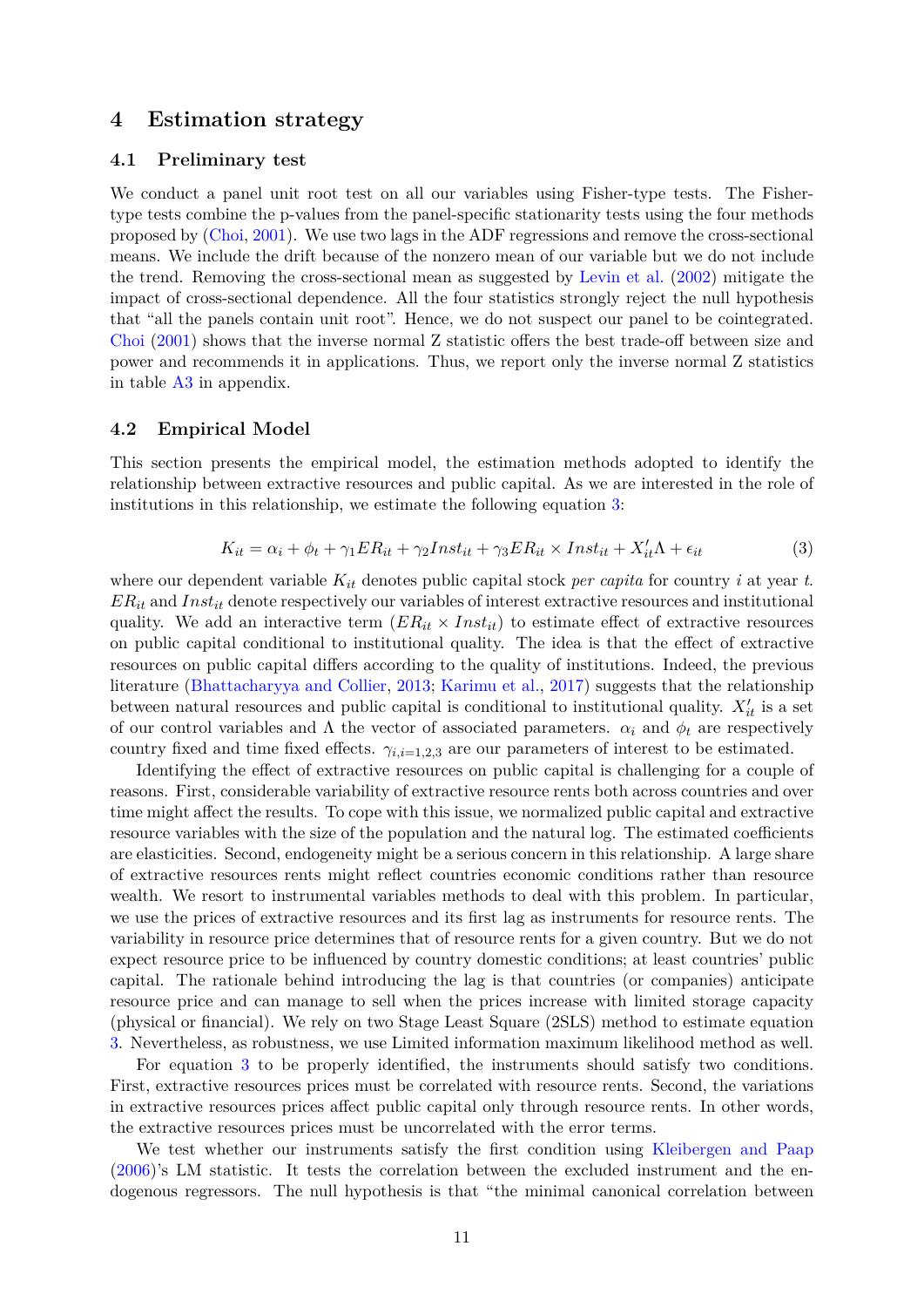the endogenous variables and the instruments is statistically different from zero" [\(Bazzi and](#page-21-16) [Clemens,](#page-21-16) [2013\)](#page-21-16). For the model to be identified the null hypothesis might be rejected. Also, as weak instruments are biased towards OLS estimates, we report the F-statistic from the first stage to examine the strength of our instruments. The rule of thumb is that the F-statistic value should greater or equal to 10 [\(Stock and Yogo,](#page-23-16) [2005;](#page-23-16) [Staiger and Stock,](#page-23-17) [1997\)](#page-23-17).

Further, we report Hansen J statistics [\(Hansen and Singleton,](#page-22-17) [1982\)](#page-22-17) to test whether our instruments satisfy the exogeneity restriction. The joint null hypothesis is that the instruments are uncorrelated with the error terms and that the excluded instruments are properly excluded from the second stage regression. A rejection of the null hypothesis means that the instruments might be invalid, but its non-rejection does not necessarily mean that the exclusion restriction is satisfied.

### **5 Baseline Results**

In this section we present the results of the aggregated extractive resources on public capital (5.1); then we desaggregate into each type of extractive resources (5.2) before turning to Public-Private Partnership public capital (5.3) and a focus Africa region (5.4).

#### **5.1 Results from Aggregated Extractive Resources**

Tables [2A](#page-12-0) and [2B](#page-13-0) bellow present the results of the regressions for equation [3](#page-10-0) using two-stage least squares (2SLS) method with resource prices and its lag as instruments for resource rents. The dependent variable is public capital per capita. The governance variable in table [2A](#page-12-0) are voice and accountability, political stability and government effectiveness while in table [2B](#page-13-0) we use regulatory quality, rule of law, and control of corruption as institutional variables.

Most of the control variables are significant and have the expected signs. Economic development increases public capital per capita. On average, 1% increase in GDP per capita significantly increases public capital per capita by about 0.55%. This result is in line with that of [Bhattacharyya and Hodler](#page-21-6) [\(2014\)](#page-21-6) for which high income eases public capital accumulation. Private capital creates a leverage effect on public capital. The effect is significant at 1% level in all the specifications in table  $2A$  and table  $2B$ . 1% increase in private capital per capita increases public capital by 0.4%. In fact, a dynamic private sector increases government incentive to invest in public capital for domestic economy competitiveness. [Karimu et al.](#page-22-1) [\(2017\)](#page-22-1) found the same result although the effect was not significant. Openness to trade increases public capital. This result is similar to [Karimu et al.](#page-22-1) [\(2017\)](#page-22-1). Surprisingly, the effect of aid is negative and insignificant. This might be related to the fact that aid is mostly targeted to social expenditures. Public debt is harmful to public capital accumulation in most of the regressions. However, the effect is insignificant since we interact extractive resources with governance variables (column 2, 4, and 6 in table [2A](#page-12-0) and column 8 and 10 in table [2B.](#page-13-0) Our control of administrative capacity, tertiary school enrollment, has a positive and significant effect on public capital accumulation. Countries that benefit from a high rate of university school enrollment are more likely to be able to hire competent civil servants and therefore have good capacity to handle projects selection, appraisal, monitoring and execution. Good administrative capacity helps to address absorptive capacity for efficient investment expenditures.

The effect of extractive resources on public capital is negative and significant at 1% level. The coefficients associated with the extractive resources are comprised between -0.035 (column 9 table 2) and -0.098 (column 6 table 2). On average, an increase of 1% in extractive resources leads to 0.06% decrease in public capital per capita.

We investigate the role of governance using World Governance Indicators six variables of governance which are voice and accountability, political stability, government effectiveness, regulatory quality, rule of law, and control of corruption. Not only that these aspects of governance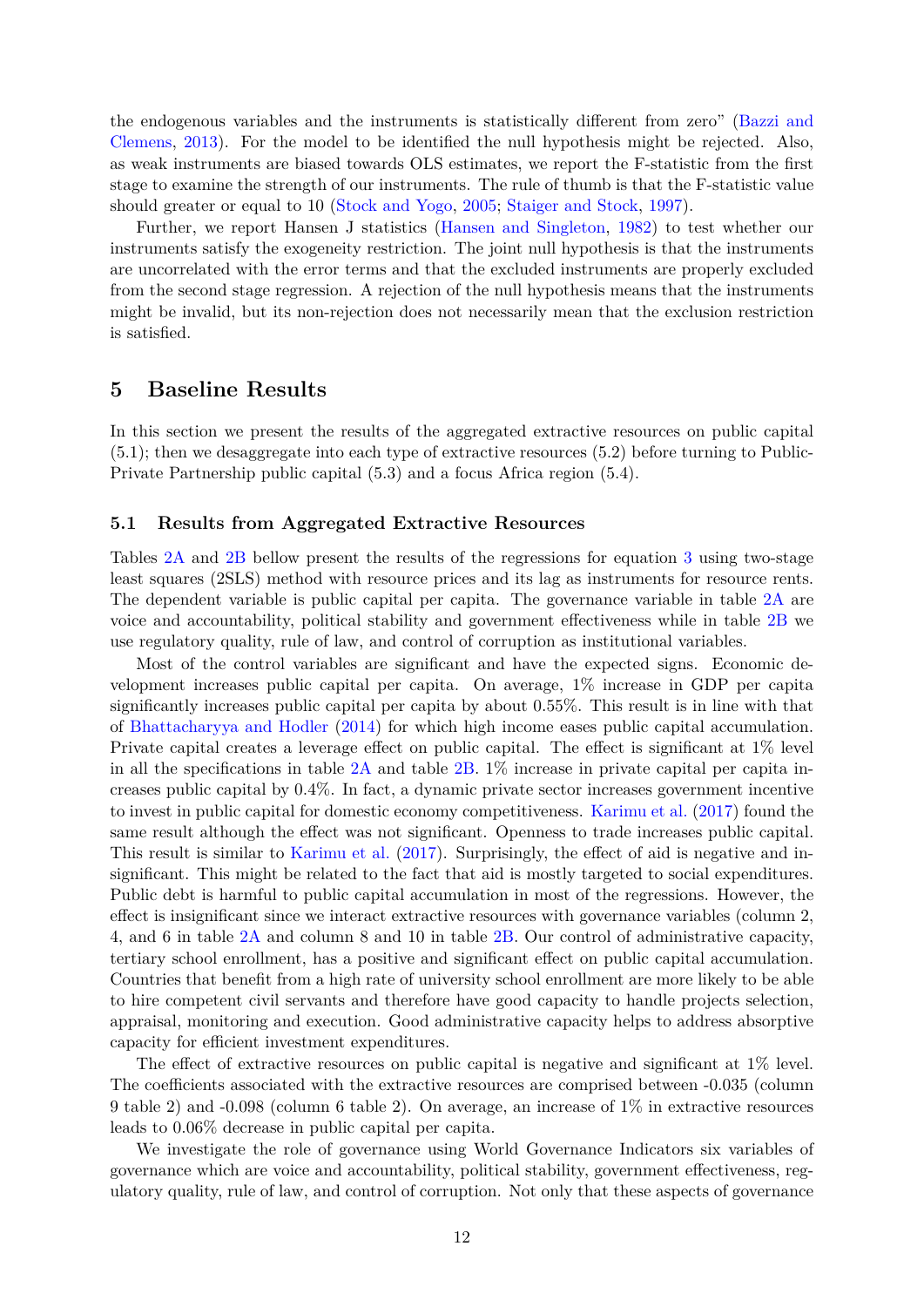affect positively public capital but also the effect tend to be sizable in the context of extractive resources.

<span id="page-12-0"></span>

|                                 |              |              | Dependent variable: Log of Public capital per capital |              |              |              |
|---------------------------------|--------------|--------------|-------------------------------------------------------|--------------|--------------|--------------|
|                                 | (1)          | (2)          | (3)                                                   | (4)          | (5)          | (6)          |
| Log of GDP pc                   | $0.605***$   | $0.422***$   | $0.552***$                                            | $0.408***$   | $0.546***$   | $0.526***$   |
|                                 | (0.108)      | (0.111)      | (0.110)                                               | (0.116)      | (0.115)      | (0.117)      |
| Log of Private Capital pc       | $0.344***$   | $0.380***$   | $0.348***$                                            | $0.352***$   | $0.357***$   | $0.380***$   |
|                                 | (0.0587)     | (0.0610)     | (0.0582)                                              | (0.0571)     | (0.0578)     | (0.0576)     |
| Openess to trade (Log)          | $0.124***$   | $0.0728*$    | $0.127***$                                            | $0.0889**$   | $0.122***$   | $0.0892**$   |
|                                 | (0.0391)     | (0.0404)     | (0.0385)                                              | (0.0404)     | (0.0385)     | (0.0371)     |
| Log Aid per capita              | $-0.00698$   | $-0.0171$    | $-0.00620$                                            | $-0.0335***$ | $-0.00656$   | $-0.0226*$   |
|                                 | (0.0148)     | (0.0137)     | (0.0144)                                              | (0.0129)     | (0.0147)     | (0.0131)     |
| Log of public Debt per capita   | $-0.0525***$ | $-0.0183$    | $-0.0449**$                                           | 0.0114       | $-0.0548***$ | $-0.0246$    |
|                                 | (0.0195)     | (0.0182)     | (0.0195)                                              | (0.0200)     | (0.0191)     | (0.0198)     |
| Shool enrollement (tertiary)    | $0.135***$   | $0.112***$   | $0.134***$                                            | $0.132***$   | $0.140***$   | $0.123***$   |
|                                 | (0.0303)     | (0.0316)     | (0.0296)                                              | (0.0299)     | (0.0301)     | (0.0304)     |
| Log of Extractive Resources pc  | $-0.0630***$ | $-0.0670***$ | $-0.0559***$                                          | $-0.0687***$ | $-0.0579***$ | $-0.0958***$ |
|                                 | (0.0148)     | (0.0159)     | (0.0147)                                              | (0.0161)     | (0.0149)     | (0.0208)     |
| Voice and Accountability        | 0.0459       | $0.417***$   |                                                       |              |              |              |
|                                 | (0.0300)     | (0.0962)     |                                                       |              |              |              |
| lnextractxVA                    |              | $-0.0516***$ |                                                       |              |              |              |
|                                 |              | (0.0124)     |                                                       |              |              |              |
| <b>Political Stability</b>      |              |              | $0.0445***$                                           | $0.411***$   |              |              |
|                                 |              |              | (0.0172)                                              | (0.0816)     |              |              |
| lnextractxPS                    |              |              |                                                       | $-0.0558***$ |              |              |
|                                 |              |              |                                                       | (0.0120)     |              |              |
| <b>Government Effectiveness</b> |              |              |                                                       |              | $0.108***$   | $0.651***$   |
|                                 |              |              |                                                       |              | (0.0367)     | (0.151)      |
| lnextractxGE                    |              |              |                                                       |              |              | $-0.0798***$ |
|                                 |              |              |                                                       |              |              | (0.0221)     |
| Observations                    | 1120         | 1120         | 1120                                                  | 1120         | 1120         | 1120         |
| Number of countries             | 95           | 95           | 95                                                    | 95           | 95           | 95           |
| KP LM Statistic (P-value)       | 0.000        | 0.000        | 0.000                                                 | 0.000        | 0.000        | 0.000        |
| <b>KP</b> F Statistic           | 58.79        | 41.85        | 58.95                                                 | 42.20        | 56.06        | 35.52        |
| Hansen J-Statistic (P-value)    | 0.947        | 0.411        | 0.765                                                 | 0.562        | 0.853        | 0.928        |

Table 2A: Extractive Resources and Public Capital

Robust standard errors in parentheses \*\*\*  $p<0.01$ , \*\*  $p<0.05$ , \*  $p<0.1$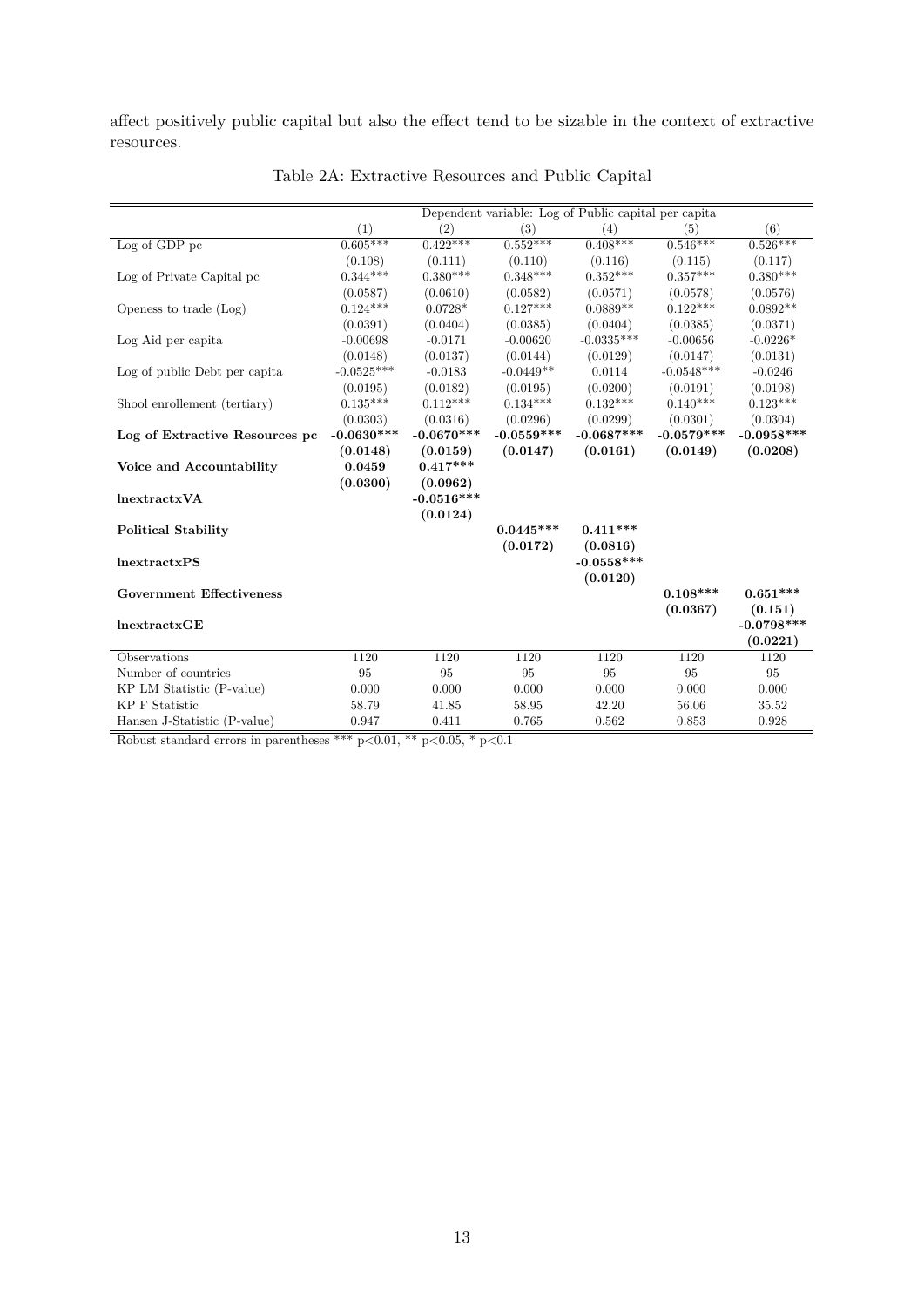<span id="page-13-0"></span>

|                                |              |               |             | Dependent variable: Log of Public capital per capital |              |              |
|--------------------------------|--------------|---------------|-------------|-------------------------------------------------------|--------------|--------------|
|                                | (7)          | (8)           | (9)         | (10)                                                  | (11)         | (12)         |
| Log of GDP pc                  | $0.543***$   | $0.515***$    | $0.371***$  | $0.275***$                                            | $0.599***$   | $0.536***$   |
|                                | (0.107)      | (0.113)       | (0.109)     | (0.115)                                               | (0.111)      | (0.114)      |
| Log of Private Capital pc      | $0.358***$   | $0.382***$    | $0.402***$  | $0.421***$                                            | $0.341***$   | $0.356***$   |
|                                | (0.0570)     | (0.0588)      | (0.0576)    | (0.0602)                                              | (0.0570)     | (0.0573)     |
| Openess to trade (Log)         | $0.107***$   | $0.0834**$    | $0.0914**$  | 0.0504                                                | $0.128***$   | $0.118***$   |
|                                | (0.0375)     | (0.0369)      | (0.0360)    | (0.0410)                                              | (0.0391)     | (0.0385)     |
| Log Aid per capita             | $-0.00726$   | $-0.0140$     | $-0.0189$   | $-0.0244*$                                            | $-0.00449$   | $-0.00736$   |
|                                | (0.0141)     | (0.0133)      | (0.0136)    | (0.0129)                                              | (0.0150)     | (0.0143)     |
| Log of public Debt per capita  | $-0.0616***$ | $-0.0264$     | $-0.0339*$  | 0.00234                                               | $-0.0519***$ | $-0.0366*$   |
|                                | (0.0195)     | (0.0205)      | (0.0180)    | (0.0181)                                              | (0.0198)     | (0.0193)     |
| Shool enrollement (tertiary)   | $0.144***$   | $0.109***$    | $0.127***$  | $0.116***$                                            | $0.138***$   | $0.130***$   |
|                                | (0.0296)     | (0.0344)      | (0.0286)    | (0.0305)                                              | (0.0304)     | (0.0312)     |
| Log of Extractive Resources pc | $-0.0587***$ | $-0.0808$ *** | $-0.0352**$ | $-0.0545***$                                          | $-0.0639***$ | $-0.0825***$ |
|                                | (0.0143)     | (0.0162)      | (0.0139)    | (0.0161)                                              | (0.0146)     | (0.0172)     |
| <b>Regulatory Quality</b>      | $0.143***$   | $0.564***$    |             |                                                       |              |              |
|                                | (0.0363)     | (0.130)       |             |                                                       |              |              |
| lnextractxRQ                   |              | $-0.0661***$  |             |                                                       |              |              |
|                                |              | (0.0185)      |             |                                                       |              |              |
| Rule of Law                    |              |               | $0.348***$  | $0.686***$                                            |              |              |
|                                |              |               | (0.0386)    | (0.123)                                               |              |              |
| lnextractxRL                   |              |               |             | $-0.0547***$                                          |              |              |
|                                |              |               |             | (0.0167)                                              |              |              |
| <b>Control of Corruption</b>   |              |               |             |                                                       | 0.0317       | $0.310**$    |
|                                |              |               |             |                                                       | (0.0372)     | (0.122)      |
| lnextractxCC                   |              |               |             |                                                       |              | $-0.0409**$  |
|                                |              |               |             |                                                       |              | (0.0178)     |
| Observations                   | 1120         | 1120          | 1120        | 1120                                                  | 1120         | 1120         |
| Number of countries            | 95           | 95            | 95          | 95                                                    | 95           | 95           |
| KP LM Statistic (P-value)      | 0.000        | 0.000         | 0.0449      | 0.000                                                 | 0.000        | 0.000        |
| <b>KP F Statistic</b>          | 61.12        | 39.90         | 59.61       | 40.06                                                 | 58.51        | 40.38        |
| Hansen J-Statistic (P-value)   | 0.978        | 0.845         | 0.946       | 0.663                                                 | 0.917        | 0.805        |

Table 2B: Extractive Resources and Public Capital (continued)

Robust standard errors in parentheses \*\*\* p < 0.01, \*\* p<0.05, \* p<0.1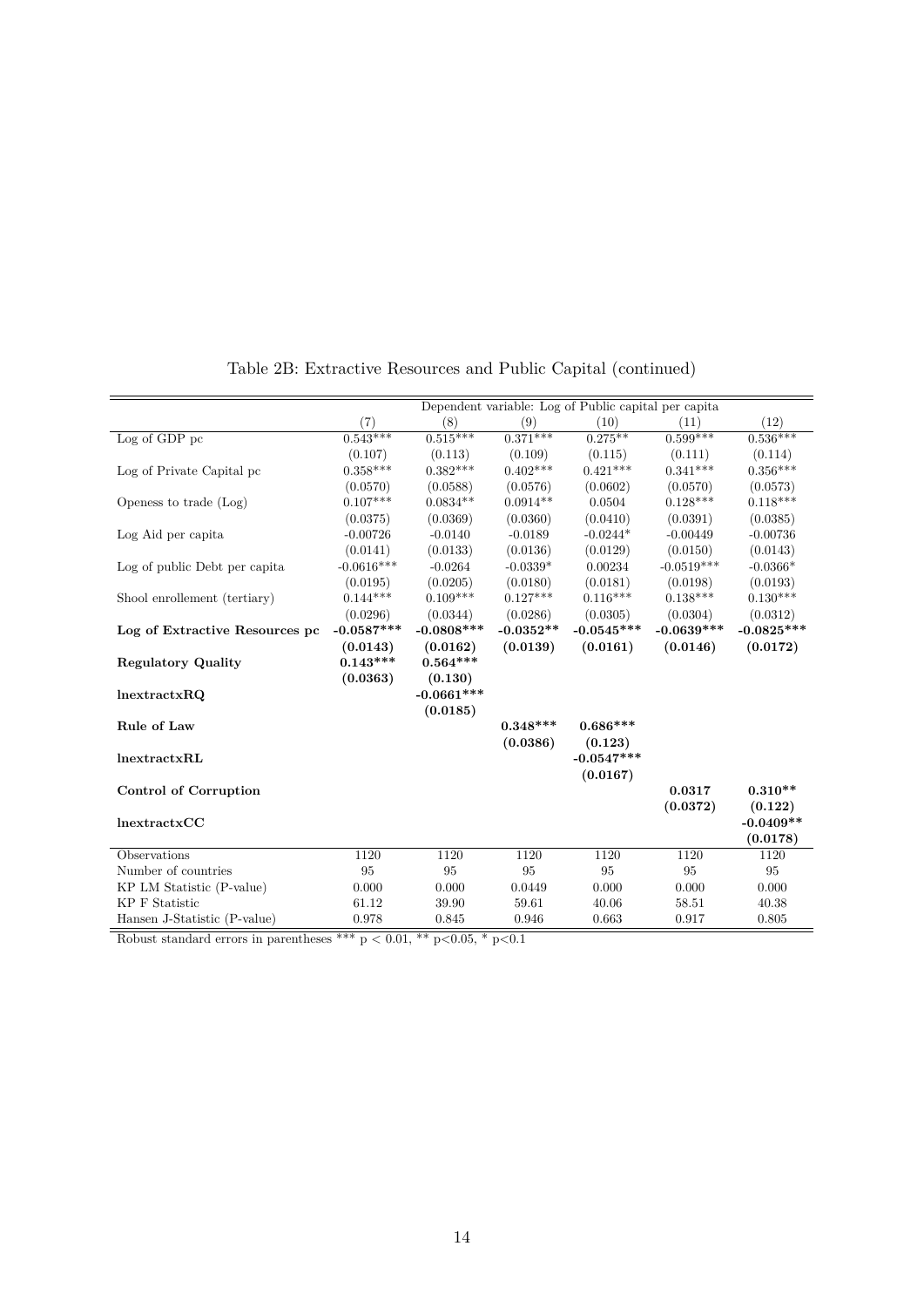### **5.2 Extractive Resources and Public Capital: Does the type of resource matter?**

In table [3](#page-14-0) we investigate the specificity of each type of resources. Most of the control variables remain significant. We consider the rule of law as our institutional variable. However, the results are similar with the other governance indicators. The results show that all the extractive resources exert an adverse effect on public capital per capita. But the size of the effect differs. Natural gas has the highest negative and significant effect on public capital whereas mining resources (metal and mineral) have a lower negative effect. These heterogeneities shed light on the importance of considering the type of resources. Regardless of the resources considered, extractive resources are negatively associated to public capital accumulation.

To sum up, extractive resources exert an adverse effect on public capital in developing countries regardless of the type of resource even though the size of the negative effect vary following the resource; the higher being natural gas while mining is less harmful to public capital. However, an important aspect of extractive resources we should keep in mind is that the exploitation of some of them required public infrastructures such as road, electricity supply and railway more than others. Their exploitation might entail the supply of these infrastructures. These often take place as a public-private partnership (PPP) investment.

|                                    |             |             |            | Dependent variable: Log of Public capital per capital |              |             |             |              |
|------------------------------------|-------------|-------------|------------|-------------------------------------------------------|--------------|-------------|-------------|--------------|
|                                    | (1)         | (2)         | (3)        | (4)                                                   | (5)          | (6)         | (7)         | (8)          |
| $Log of GDP$ pc                    | $0.399***$  | $0.411***$  | $0.416***$ | $0.427***$                                            | $0.400***$   | $0.403***$  | $0.402***$  | $0.472***$   |
|                                    | (0.0618)    | (0.0637)    | (0.0573)   | (0.0544)                                              | (0.0644)     | (0.0601)    | (0.0581)    | (0.0668)     |
| Log of Private Capital pc          | $0.101**$   | 0.0131      | $0.0657*$  | $0.0584*$                                             | $0.0815**$   | $0.0903**$  | $0.0697*$   | 0.0548       |
|                                    | (0.0401)    | (0.0560)    | (0.0363)   | (0.0336)                                              | (0.0401)     | (0.0362)    | (0.0360)    | (0.0371)     |
| Openess to trade (Log)             | $-0.0242*$  | $-0.0334**$ | $-0.0224$  | $-0.0245*$                                            | $-0.0280**$  | $-0.0296**$ | $-0.0262**$ | $-0.0171$    |
|                                    | (0.0139)    | (0.0138)    | (0.0140)   | (0.0129)                                              | (0.0143)     | (0.0146)    | (0.0129)    | (0.0155)     |
| Log Aid per capita                 | $-0.0170$   | $0.0424**$  | $-0.0281$  | $-0.00241$                                            | $-0.0606***$ | $-0.0202$   | $-0.00967$  | 0.00565      |
|                                    | (0.0169)    | (0.0212)    | (0.0185)   | (0.0175)                                              | (0.0226)     | (0.0247)    | (0.0172)    | (0.0179)     |
| Log of public Debt per capita      | $0.385***$  | 0.177       | $0.306***$ | $0.242**$                                             | $0.470***$   | $0.453***$  | $0.321***$  | 0.141        |
|                                    | (0.121)     | (0.129)     | (0.107)    | (0.104)                                               | (0.129)      | (0.125)     | (0.0953)    | (0.108)      |
| Log of tertiary school enrollement | $0.0860***$ | $0.107***$  | $0.113***$ | $0.113***$                                            | $0.134***$   | $0.121***$  | $0.0992***$ | $0.101***$   |
|                                    | (0.0304)    | (0.0320)    | (0.0283)   | (0.0273)                                              | (0.0312)     | (0.0321)    | (0.0275)    | (0.0285)     |
| RuleofLaw                          | $0.293***$  | $0.955***$  | $0.377***$ | $0.521***$                                            | $0.323***$   | $0.605***$  | $0.363***$  | $0.617***$   |
|                                    | (0.0533)    | (0.210)     | (0.0366)   | (0.0626)                                              | (0.0489)     | (0.137)     | (0.0377)    | (0.0948)     |
| lnoilpc                            | $-0.0556**$ | $-0.0861**$ |            |                                                       |              |             |             |              |
|                                    | (0.0261)    | (0.0338)    |            |                                                       |              |             |             |              |
| lnoilxRL                           |             | $-0.134***$ |            |                                                       |              |             |             |              |
|                                    |             | (0.0409)    |            |                                                       |              |             |             |              |
| lnminpc                            |             |             | $-0.0166$  | $-0.0355***$                                          |              |             |             |              |
|                                    |             |             | (0.0101)   | (0.0115)                                              |              |             |             |              |
| lmminxRL                           |             |             |            | $-0.0358***$                                          |              |             |             |              |
|                                    |             |             |            | (0.0104)                                              |              |             |             |              |
| lngaspc                            |             |             |            |                                                       | $-0.113***$  | $-0.184***$ |             |              |
|                                    |             |             |            |                                                       | (0.0351)     | (0.0438)    |             |              |
| IngasxRL                           |             |             |            |                                                       |              | $-0.128**$  |             |              |
|                                    |             |             |            |                                                       |              | (0.0506)    |             |              |
| lncoalpc                           |             |             |            |                                                       |              |             | $-0.0414**$ | $-0.0876***$ |
|                                    |             |             |            |                                                       |              |             | (0.0187)    | (0.0249)     |
| lncoalxRL                          |             |             |            |                                                       |              |             |             | $-0.120***$  |
|                                    |             |             |            |                                                       |              |             |             | (0.0358)     |
| Observations                       | 1126        | 1126        | 1127       | 1127                                                  | 1124         | 1124        | 1124        | 1124         |
| Number of countries                | 95          | 95          | 95         | 95                                                    | 95           | 95          | 95          | 95           |
| KP LM Statistic (P-value)          | 0.033       | 0.000       | 0.041      | 0.000                                                 | 0.000        | 0.000       | 0.039       | 0.000        |
| <b>KP F Statistic</b>              | 23.77       | 13.14       | 91.10      | 52.56                                                 | 26.48        | 12.04       | 47.45       | 24.17        |
| Hansen J-Statistic (P-value)       | 0.179       | 0.873       | 0.0866     | 0.0744                                                | 0.767        | 0.472       | 0.712       | 0.205        |

<span id="page-14-0"></span>Table 3: Extractive Resources and Public Capital: Does the type of resource matter?

Robust standard errors in parentheses \*\*\*  $p<0.01$ , \*\*  $p<0.05$ , \*  $p<0.1$ 

### **5.3 Does Public-Private Partnership mitigate "the curse on public capital"?**

Table [4](#page-15-0) reports the results of the regression of extractive resources on Public-Private Partnership capital. In the first column, we have all of the extractive resources (oil, mining coal and natural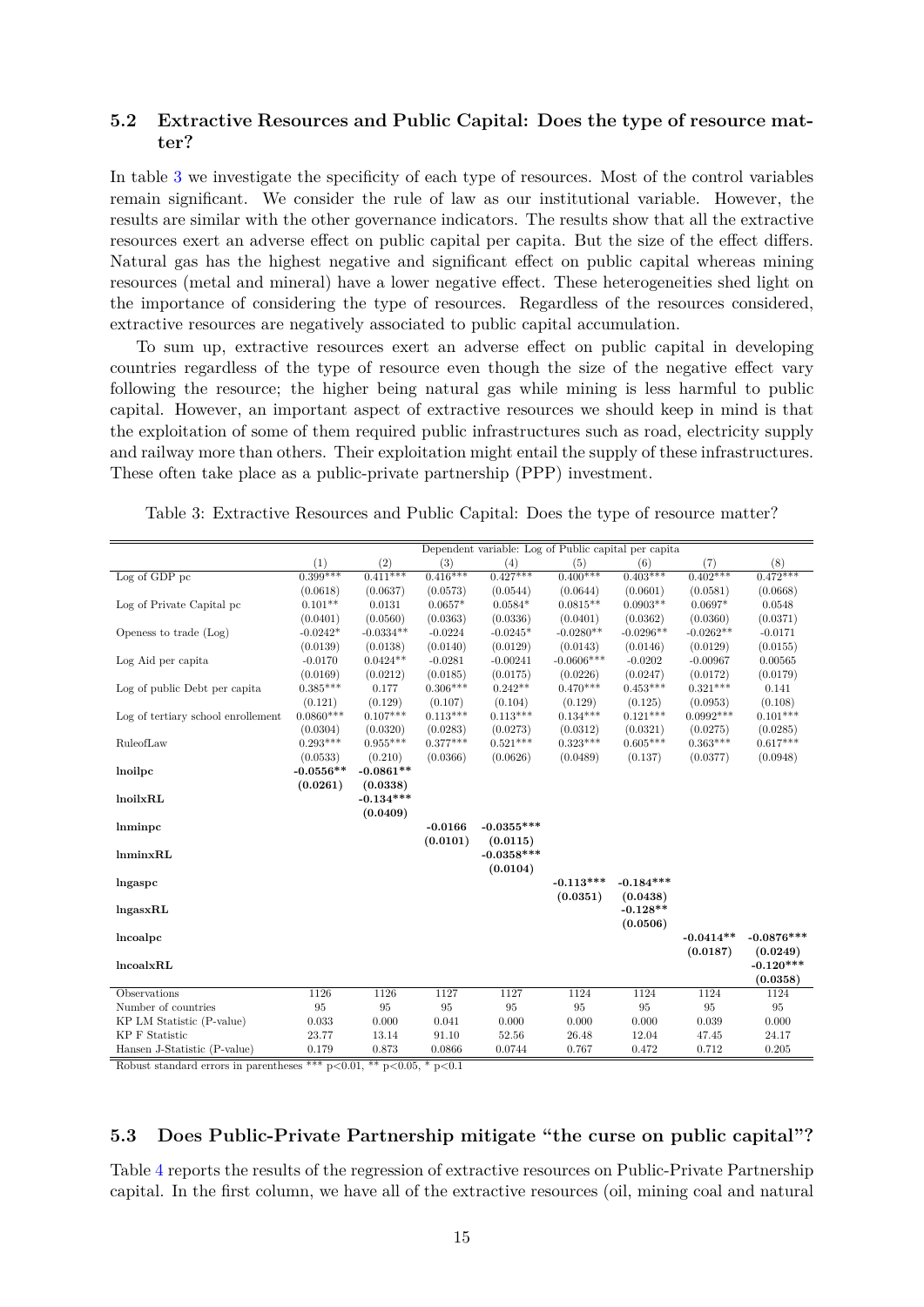gas) and in the following column, we disaggregate extractive resources into oil, mining, natural gas and coal respectively.

We can notice that extractive resources are positively related to PPP capital while its effects on public capital are negative. This result sheds some light on the capacity of the private sector to monitor public investment so that the government will reduce spending on wasteful projects.

An increase in extractive resources by 1% leads to an increase in PPP capital by 0.23% on average. The scope of the effect differs from the type of resource. Natural gas has the highest effect on PPP capital per capita followed by oil, natural gas and mining respectively.

<span id="page-15-0"></span>

|                                     |            |            |            |            | Dependent variable: Log of Public-Private Partnership Capital |
|-------------------------------------|------------|------------|------------|------------|---------------------------------------------------------------|
|                                     | (1)        | (2)        | (3)        | (4)        | (5)                                                           |
| Log of GDP pc                       | $1.013***$ | $0.811*$   | $1.197***$ | 0.470      | $1.438***$                                                    |
|                                     | (0.376)    | (0.450)    | (0.391)    | (0.500)    | (0.383)                                                       |
| Log of Private Capital pc           | 0.288      | $0.523**$  | 0.0548     | 0.269      | 0.0622                                                        |
|                                     | (0.204)    | (0.257)    | (0.185)    | (0.242)    | (0.199)                                                       |
| Openess to trade (Log)              | $-0.0381$  | $-0.0937$  | 0.0830     | $-0.00284$ | 0.0474                                                        |
|                                     | (0.111)    | (0.118)    | (0.129)    | (0.127)    | (0.120)                                                       |
| Log Aid per capita                  | $0.0862**$ | $0.0879*$  | $0.0907**$ | $0.0948*$  | $0.122***$                                                    |
|                                     | (0.0433)   | (0.0481)   | (0.0412)   | (0.0507)   | (0.0416)                                                      |
| Log of public Debt per capita       | $-0.0423$  | $-0.0964$  | $-0.0159$  | $0.153*$   | $-0.0948$                                                     |
|                                     | (0.0704)   | (0.0713)   | (0.0719)   | (0.0910)   | (0.0694)                                                      |
| Log of tertiary school enrollement  | $0.209*$   | $0.444***$ | $0.350***$ | $0.267**$  | $0.514***$                                                    |
|                                     | (0.122)    | (0.104)    | (0.117)    | (0.114)    | (0.106)                                                       |
| RuleofLaw                           | $0.369**$  | $0.469**$  | 0.0831     | $0.459**$  | 0.0535                                                        |
|                                     | (0.172)    | (0.210)    | (0.158)    | (0.198)    | (0.167)                                                       |
| lnextractpc                         | $0.229***$ |            |            |            |                                                               |
|                                     | (0.0601)   |            |            |            |                                                               |
| log of oil rents per capita         |            | $0.379***$ |            |            |                                                               |
|                                     |            | (0.103)    |            |            |                                                               |
| log of mineral rents per capita     |            |            | $0.139***$ |            |                                                               |
|                                     |            |            | (0.0464)   |            |                                                               |
| log of natural gas rents per capita |            |            |            | $0.435***$ |                                                               |
|                                     |            |            |            | (0.113)    |                                                               |
| log of coal rents per capita        |            |            |            |            | $0.150*$                                                      |
|                                     |            |            |            |            | (0.0801)                                                      |
| Observations                        | 870        | 876        | 876        | 873        | 873                                                           |
| Number of countries                 | 83         | 83         | 83         | 83         | 83                                                            |
| KP LM Statistic (P-value)           | 0.000      | 0.000      | 0.011      | 0.000      | 0.069                                                         |
| <b>KP F Statistic</b>               | 54.67      | 35.81      | 48.05      | 28.96      | 30.68                                                         |
| Hansen J-Statistic (P-value)        | 0.093      | 0.000      | 0.643      | 0.460      | $0.132\,$                                                     |

Table 4: Extractive Resources and PPP Capital: is it a solution?

Robust standard errors in parentheses \*\*\*  $p<0.01$ , \*\*  $p<0.05$ , \*  $p<0.1$ 

### **5.4 A regional focus: the case of Africa**

In this section, we focus our analysis on Africa for at least two reasons. Firstly, because among developing regions, the case of Africa is more problematic. African extractive resources wealthiness contrast with its endemic poverty and its development level as compared to the other regions of the world. The continent accounts for about 30% of the world mineral reserves and; 8% and 7% for oil and natural gas proven reserves respectively (AfDB). Also, the extractive sec-tor has a significant contribution to public finance in Africa.<sup>[11](#page-15-1)</sup>. However, simulating the effect of

<span id="page-15-1"></span><sup>&</sup>lt;sup>11</sup>An average minerals account for 70% of African total exports and about 28% of GDP. African Development Bank (AfDB) estimates that Africa's extractive resources will contribute over USD 30 billion per annum in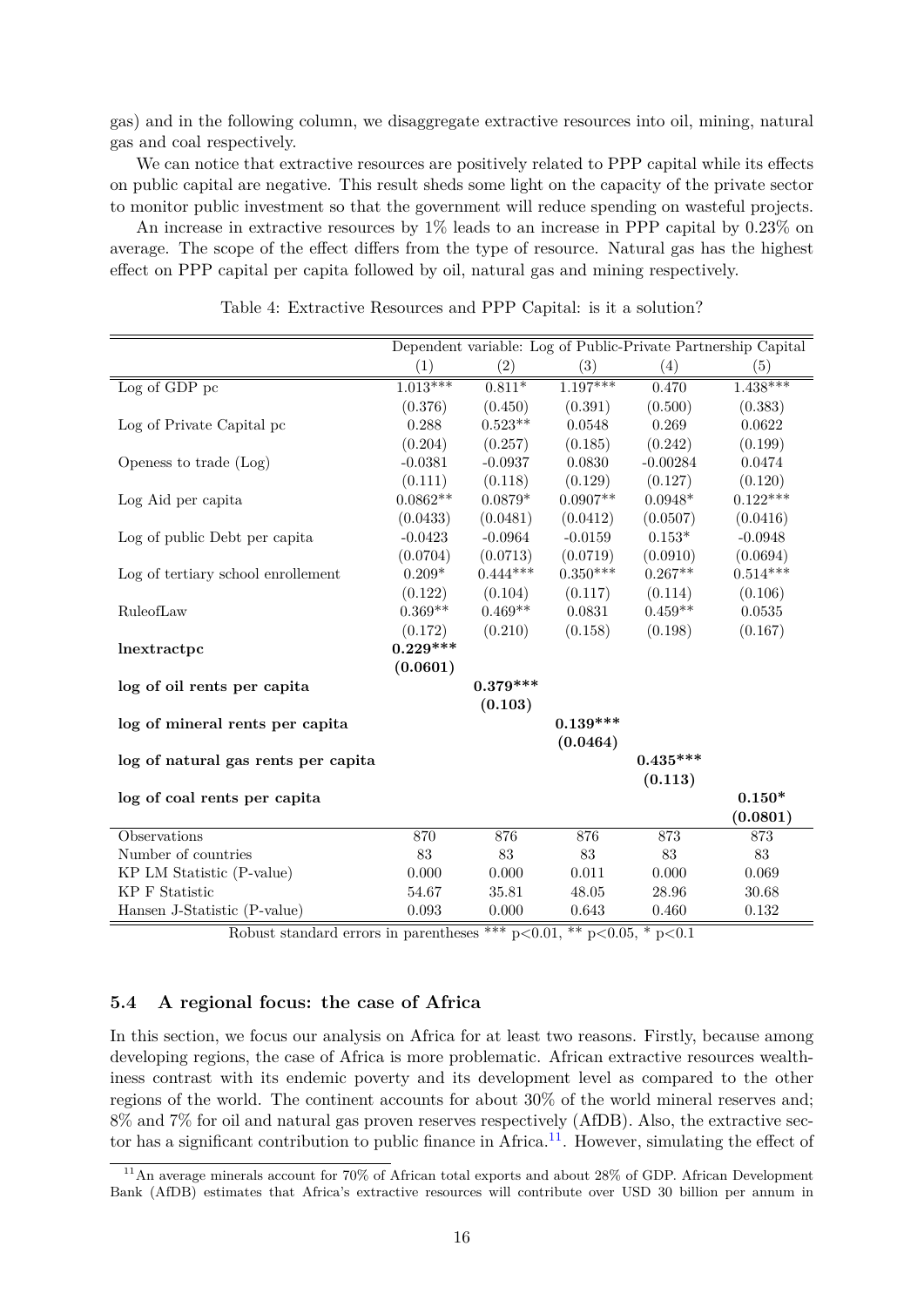commodity boom on a typical African commodify exporter, [Collier and Goderis](#page-22-18) [\(2007\)](#page-22-18) find that "if global history repeats itself, after two decades output will be around 25 percent lower than it would have been without the booms." Moreover, [Carmignani and Chowdhury](#page-21-17) [\(2010\)](#page-21-17) study "the nexus between natural resources and growth in Sub-Saharan Africa (SSA) and find that **SSA is indeed special: resources dependence retards growth in SSA, but not elsewhere**". For to [Collier](#page-21-18) [\(2010\)](#page-21-18) natural resources constitute an opportunity and "the economic future of Africa will be determined by whether this opportunity is seized or missed".

Secondly, according to the World Bank<sup>[12](#page-16-0)</sup>, closing Sub-Saharan Africa infrastructure gap (both quantity and quality) could increase GDP *per capita* growth by 2.6% per year. Understanding how extractive resources can contribute to building good quality infrastructure for sustained economic growth is an important economic policy issue for Africa.

In table [5](#page-17-0) we regress equation [3](#page-10-0) on 40 African countries. The results are similar to those found with the all sample. Extractive resources exert an adverse effect on public capital. On average, the negative effect is even stronger in the case of African countries than in the global sample of developing countries. The control variables remain significant and have the expected signs. Openness to trade, private capital and GDP per capita have a positive effect on public capital in Africa. Unlike in the full sample regressions where the effect of aid is negative and non-significant, the effect of aid on public capital per capita in Africa is positive and strongly significant. However, the role of institutions is mixed. Political stability and rule of law have a positive effect on public capital while the effect of voice and accountability, regulatory quality and government effectiveness is non-significant. The effect of corruption is negative and significant which is counter-intuitive.

In table [6](#page-18-0) we regress equation [3](#page-10-0) on 30 African countries where we have data on public-private partnership capital data. Here again, the results are similar to those in table [4.](#page-15-0) Extractive resources exert a positive effect on public capital. On average, the positive effect of extractive resources on public-private partnership capital in Africa is higher than developing countries average.

Some of the control variables are no longer significant. Opposite to public capital, aid and private capital have a non-significant effect on public private partnership capital. This result is expected since aid is mostly given to governments rather than the private sector. Openness to trade has a negative and significant effect on public-private partnership capital per capita. The effect of public debt is negative but not significant in all the regressions. Here again, the effect of institutions depends on the type of institution. Voice and accountability and Political stability affect positively the public-private partnership capital per capita while the effect of rule of law, regulatory quality, government effectiveness and corruption is non-significant.

Summing up, we found that in the sample of African countries, extractive resources exert an adverse effect on public capital and positive effect on public-private partnership public capital. The negative effect on public capital is stronger in Africa than the sample of developing countries while the positive effect on public-private partnership is stronger in Africa than in the developing countries on average.

government revenue for the next 20 years

<span id="page-16-0"></span><sup>12</sup><https://www.africa.com/closing-africas-infrastructure-gap/>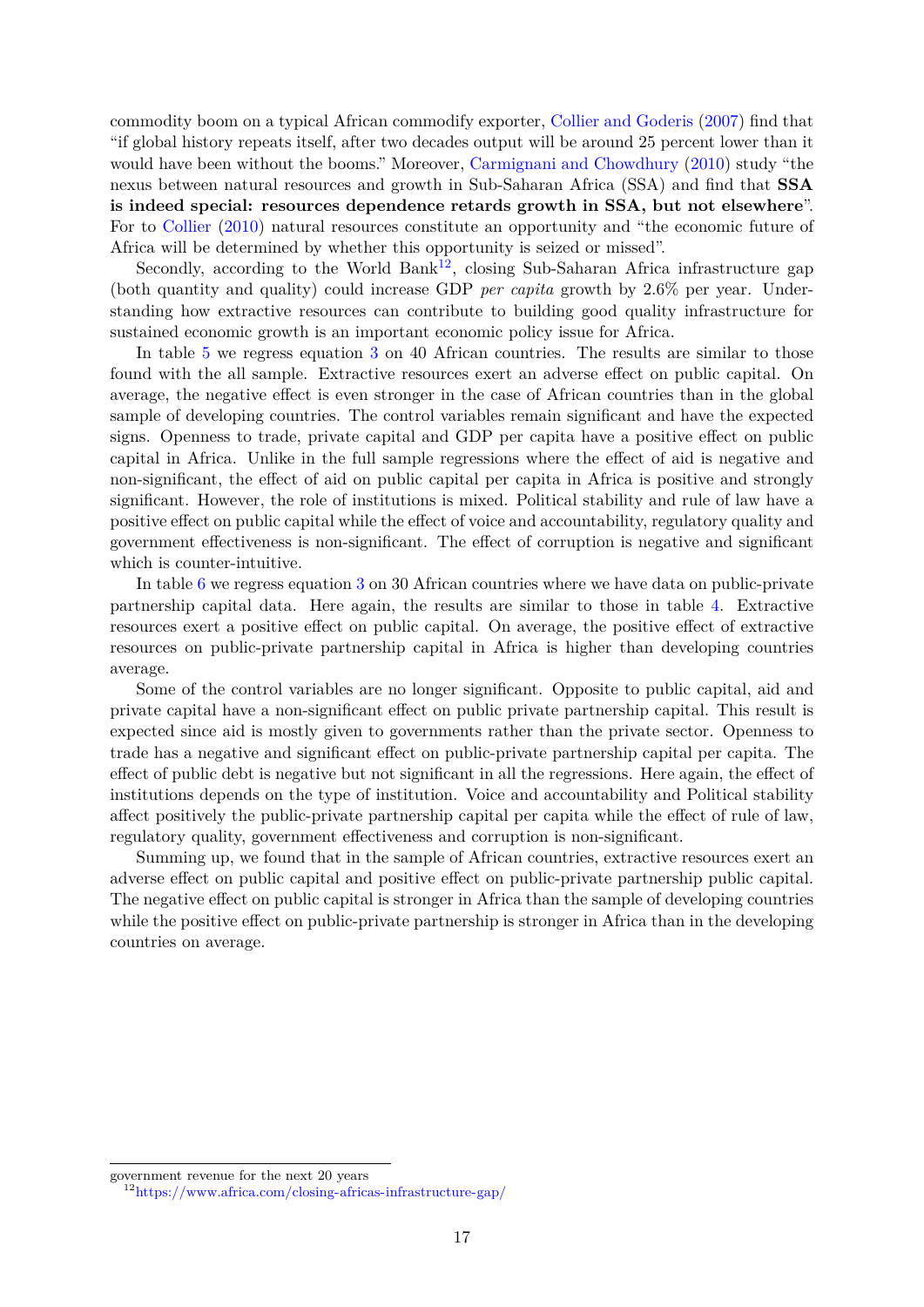<span id="page-17-0"></span>

|                                             |             |              |             | Dependent variable: Log of Public capital per capital |             |             |
|---------------------------------------------|-------------|--------------|-------------|-------------------------------------------------------|-------------|-------------|
|                                             | (1)         | (2)          | (3)         | (4)                                                   | (5)         | (6)         |
| Log of Private Capital pc                   | $0.380***$  | $0.435***$   | $0.396***$  | $0.410***$                                            | $0.470***$  | $0.382***$  |
|                                             | (0.112)     | (0.110)      | (0.108)     | (0.108)                                               | (0.112)     | (0.101)     |
| Openess to trade (Log)                      | $0.418***$  | $0.323***$   | $0.396***$  | $0.352***$                                            | $0.257**$   | $0.458***$  |
|                                             | (0.146)     | (0.120)      | (0.134)     | (0.124)                                               | (0.115)     | (0.132)     |
| Log Aid per capita                          | $0.0831**$  | $0.0675*$    | $0.0811**$  | $0.0716**$                                            | $0.0577*$   | $0.0944***$ |
|                                             | (0.0365)    | (0.0345)     | (0.0370)    | (0.0339)                                              | (0.0322)    | (0.0356)    |
| Log of public Debt per capita               | $-0.0581$   | $-0.0341$    | $-0.0550$   | $-0.0484$                                             | $-0.0112$   | $-0.0922**$ |
|                                             | (0.0356)    | (0.0316)     | (0.0338)    | (0.0322)                                              | (0.0305)    | (0.0373)    |
| Log of GDP pc                               | $1.157***$  | $0.950***$   | $1.131***$  | $1.038***$                                            | $0.725***$  | $1.372***$  |
|                                             | (0.232)     | (0.199)      | (0.225)     | (0.207)                                               | (0.196)     | (0.228)     |
| Shool enrollement (tertiary)                | 0.0344      | 0.0371       | 0.0336      | 0.0318                                                | 0.0420      | 0.0355      |
|                                             | (0.0475)    | (0.0444)     | (0.0476)    | (0.0452)                                              | (0.0425)    | (0.0488)    |
| Log of Extractive Resources pc              | $-0.102***$ | $-0.0773***$ | $-0.101***$ | $-0.0866***$                                          | $-0.0592**$ | $-0.128***$ |
|                                             | (0.0347)    | (0.0292)     | (0.0349)    | (0.0307)                                              | (0.0286)    | (0.0338)    |
| Voice and Accountability                    | $-0.0846$   |              |             |                                                       |             |             |
|                                             | (0.0795)    |              |             |                                                       |             |             |
| Political Stability and Absence of violence |             | $0.0645**$   |             |                                                       |             |             |
|                                             |             | (0.0302)     |             |                                                       |             |             |
| Government Effectiveness                    |             |              | $-0.0384$   |                                                       |             |             |
|                                             |             |              | (0.0658)    |                                                       |             |             |
| Regulatory Quality                          |             |              |             | 0.0578                                                |             |             |
|                                             |             |              |             | (0.0720)                                              |             |             |
| Rule of Law                                 |             |              |             |                                                       | $0.298***$  |             |
|                                             |             |              |             |                                                       | (0.0785)    |             |
| Control of Corruption                       |             |              |             |                                                       |             | $-0.305***$ |
|                                             |             |              |             |                                                       |             | (0.0759)    |
| Observations                                | 419         | 419          | 419         | 419                                                   | 419         | 419         |
| Number of countries                         | 40          | 40           | 40          | 40                                                    | 40          | 40          |
| KP LM Statistic (P-value)                   | 0.008       | 0.024        | 0.012       | 0.012                                                 | 0.148       | 0.000       |
| <b>KP F Statistic</b>                       | 9.239       | 12.09        | 8.225       | 10.49                                                 | 10.69       | 10.90       |
| Hansen J-Statistic (P-value)                | 0.218       | 0.210        | 0.263       | 0.256                                                 | 0.563       | 0.301       |

Table 5: African sample regressions: Public capital per capita

Robust standard errors in parentheses

\*\*\* p<0.01, \*\* p<0.05, \* p<0.1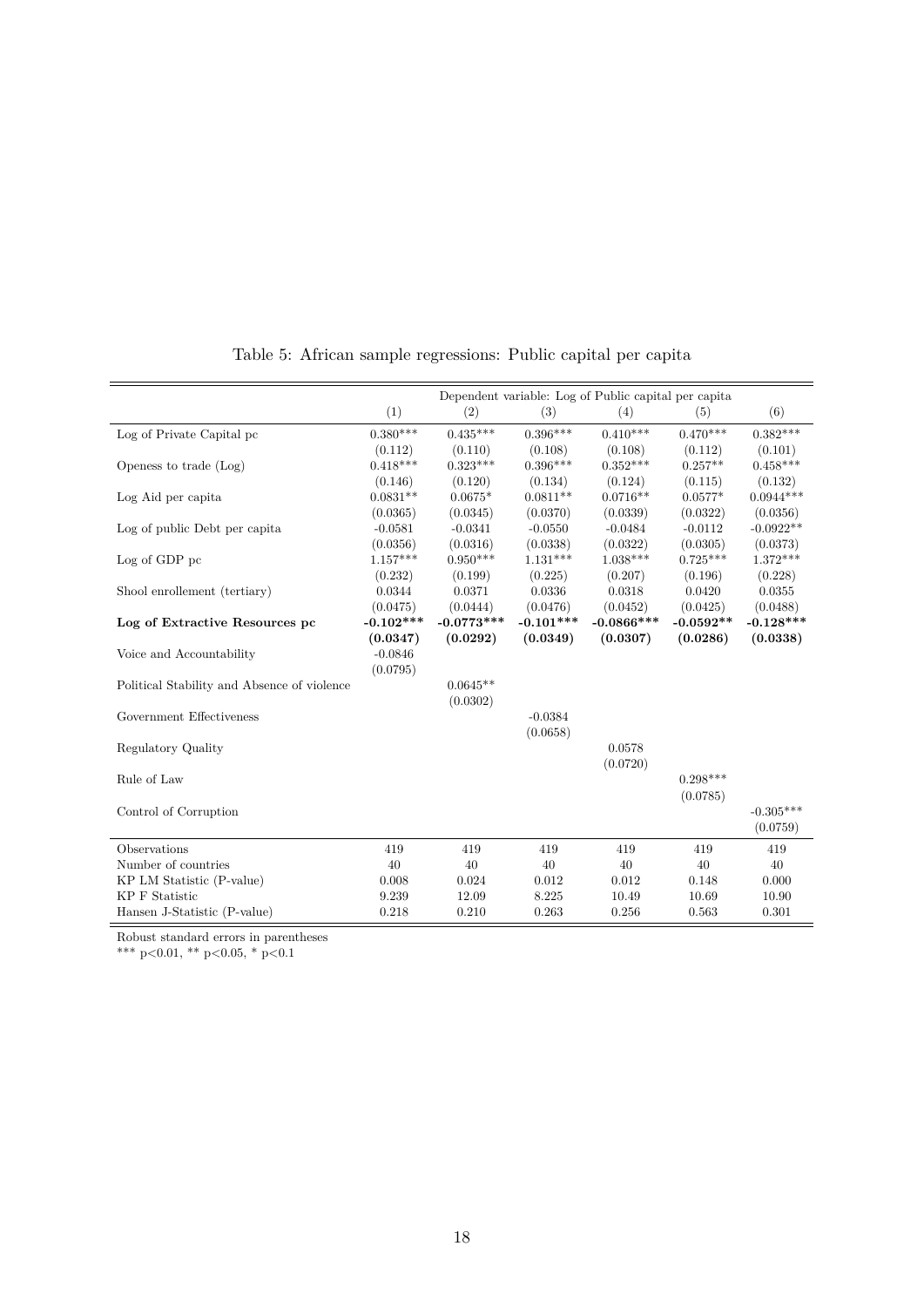<span id="page-18-0"></span>

|                                |            |            |            |            | Dependent variable: Log of Public-Private Partnership Capital |            |
|--------------------------------|------------|------------|------------|------------|---------------------------------------------------------------|------------|
|                                | (1)        | (2)        | (3)        | (4)        | (5)                                                           | (6)        |
| Log of Private Capital pc      | 0.197      | 0.274      | 0.168      | 0.158      | 0.211                                                         | 0.165      |
|                                | (0.464)    | (0.456)    | (0.391)    | (0.415)    | (0.438)                                                       | (0.450)    |
| Openess to trade (Log)         | $-1.245**$ | $-1.006**$ | $-0.970*$  | $-0.926**$ | $-1.018**$                                                    | $-1.120**$ |
|                                | (0.524)    | (0.460)    | (0.496)    | (0.444)    | (0.466)                                                       | (0.509)    |
| Log Aid per capita             | $-0.0442$  | $-0.0382$  | $-0.0161$  | 0.00692    | $-0.0124$                                                     | $-0.0416$  |
|                                | (0.106)    | (0.106)    | (0.116)    | (0.0946)   | (0.0974)                                                      | (0.109)    |
| Log of public Debt per capita  | $-0.192$   | $-0.219*$  | $-0.265**$ | $-0.234**$ | $-0.244*$                                                     | $-0.219$   |
|                                | (0.131)    | (0.127)    | (0.111)    | (0.116)    | (0.132)                                                       | (0.135)    |
| Log of GDP pc                  | $2.193**$  | $2.433**$  | $2.813***$ | $3.053***$ | $2.565**$                                                     | $2.418**$  |
|                                | (1.031)    | (1.015)    | (0.972)    | (0.917)    | (1.080)                                                       | (1.021)    |
| lnschoolenroll                 | $-0.548$   | $-0.516$   | $-0.504$   | $-0.492$   | $-0.512$                                                      | $-0.537$   |
|                                | (0.358)    | (0.352)    | (0.356)    | (0.319)    | (0.341)                                                       | (0.370)    |
| Log of Extractive Resources pc | $0.566***$ | $0.532***$ | $0.484**$  | $0.448***$ | $0.507***$                                                    | $0.561***$ |
|                                | (0.173)    | (0.160)    | (0.208)    | (0.154)    | (0.174)                                                       | (0.178)    |
| Voice and Accountability       | $0.835**$  |            |            |            |                                                               |            |
|                                | (0.425)    |            |            |            |                                                               |            |
| Political Stability            |            | $0.351*$   |            |            |                                                               |            |
|                                |            | (0.184)    |            |            |                                                               |            |
| Government Effectiveness       |            |            | 0.0230     |            |                                                               |            |
|                                |            |            | (0.648)    |            |                                                               |            |
| Regulatory Quality             |            |            |            | $-0.382$   |                                                               |            |
|                                |            |            |            | (0.424)    |                                                               |            |
| Rule of Law                    |            |            |            |            | 0.264                                                         |            |
|                                |            |            |            |            | (0.538)                                                       |            |
| Control of Corruption          |            |            |            |            |                                                               | 0.706      |
|                                |            |            |            |            |                                                               | (0.459)    |
| Observations                   | 271        | 271        | 271        | 271        | 271                                                           | 271        |
| Number of countries            | $30\,$     | 30         | 30         | $30\,$     | $30\,$                                                        | 30         |
| KP LM Statistic (P-value)      | 0.000      | 0.000      | 0.005      | 0.000      | 0.001                                                         | 0.000      |
| <b>KP F Statistic</b>          | 12.75      | 12.94      | 7.398      | 10.94      | 11.80                                                         | 10.91      |
| Hansen J-Statistic (P-value)   | 0.701      | 0.648      | 0.689      | 0.659      | 0.740                                                         | 0.682      |

Table 6: African sample regressions: Public-private partnership capital

Robust standard errors in parentheses

\*\*\* p<0.01, \*\* p<0.05, \* p<0.1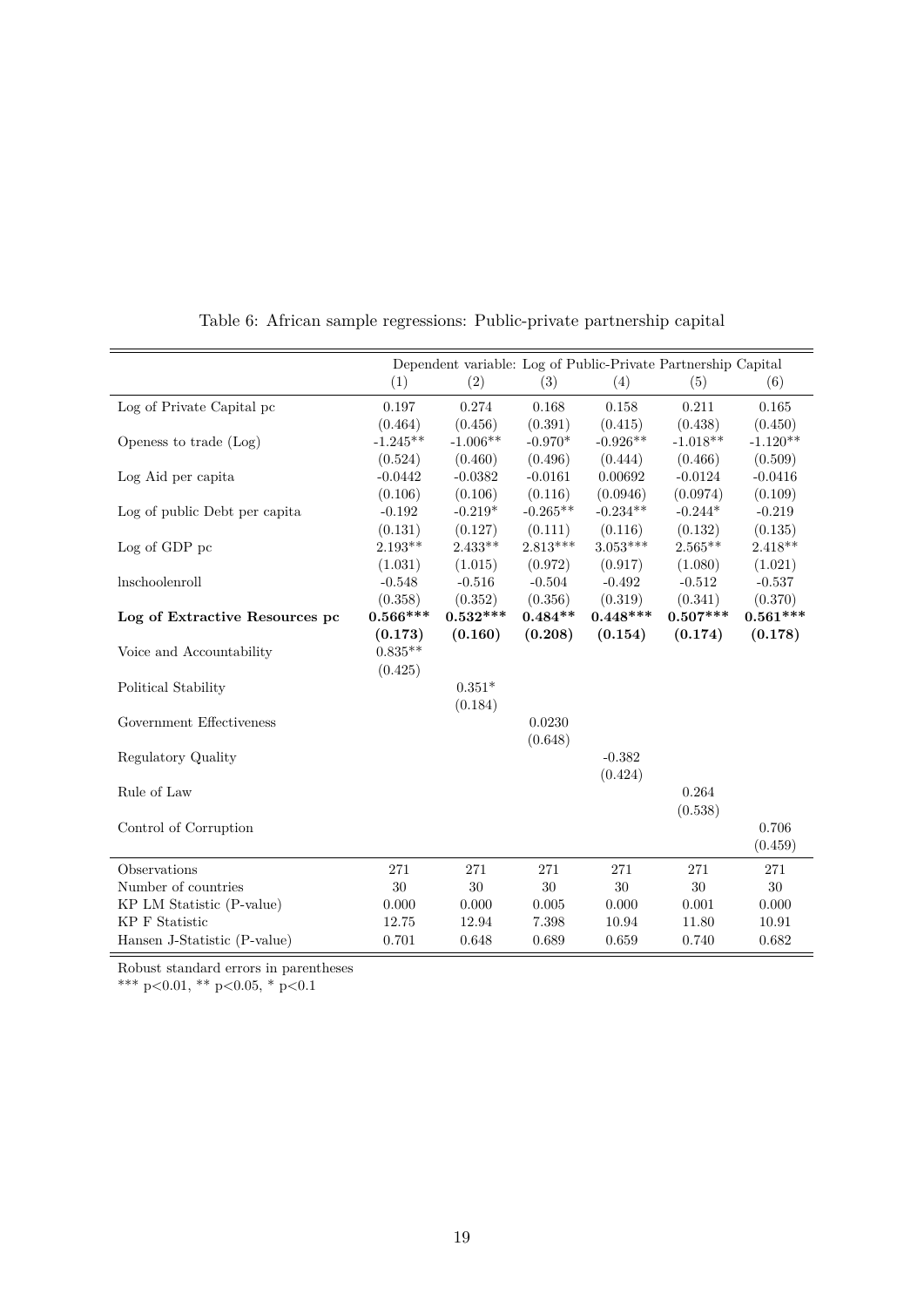# **6 Robustness Checks**

To check the robustness of our results we performed several tests. First, we use the fuller version of Limited information maximum likelihood estimator instead of the 2SLS method which is deemed to perform better even with weak instruments [\(Murray,](#page-23-18) [2006\)](#page-23-18). The results are reported in table  $A4$  and table  $A5$  in appendix. Second, our results still hold when we use five-years average data instead of yearly data because of cyclical concern, when we divide our sample into low income countries and middle income countries, and when we drop oil major producers to control for potential outliers.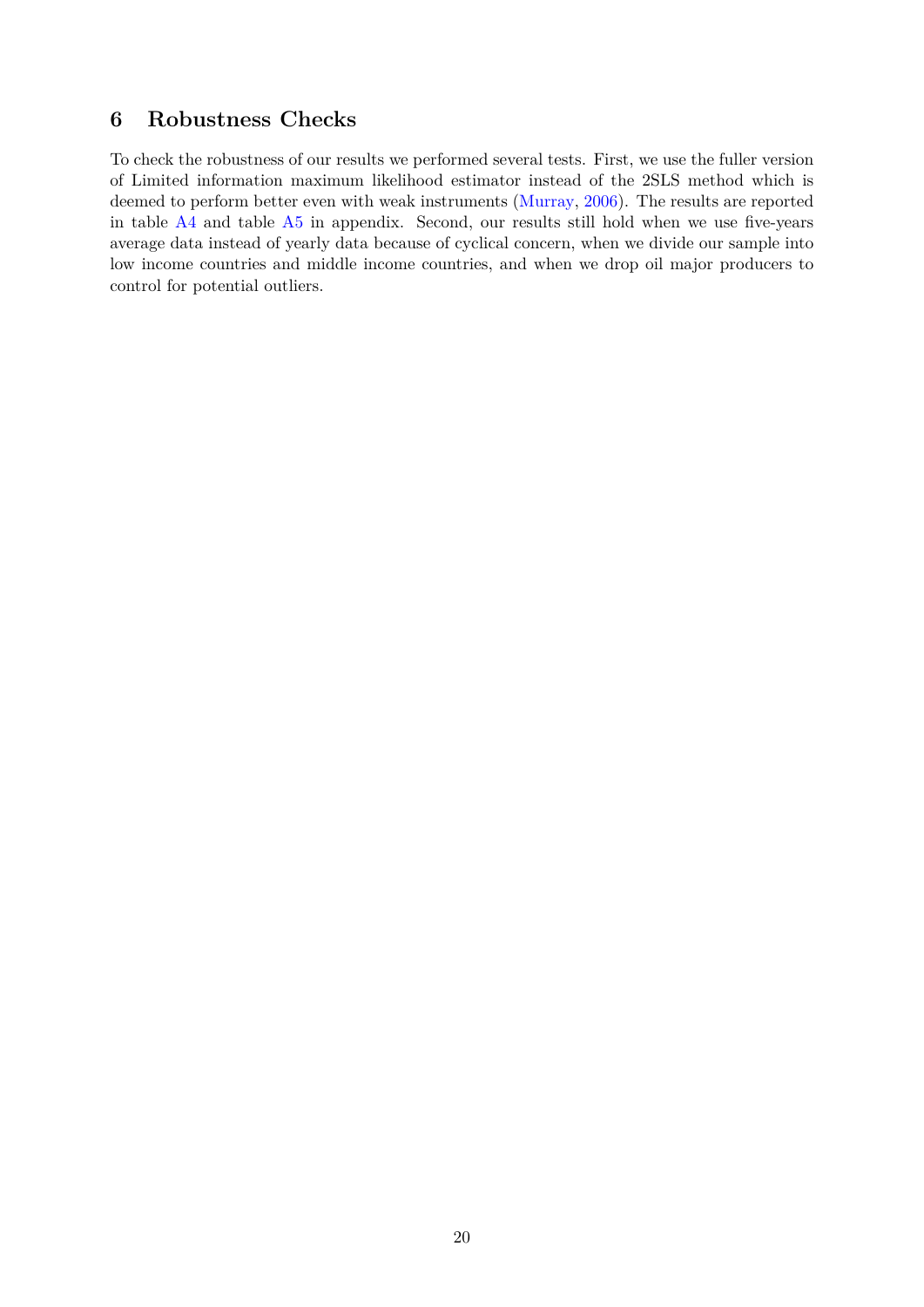# **7 Conclusion**

Public investment in developing resource-rich countries is often associated with rent-seeking behavior. As a result, a massive increase in public investment expenditures yields limited economic outcomes while any growth model would predict the opposite [\(Torvik,](#page-24-0) [2009\)](#page-24-0). This puzzle legitimizes the doubt around the ability of these investments to generate effective public capital accumulation in developing resource-rich countries. Little attention has been paid to this aspect of public investment in the literature on the relationship between natural resources and public investment despite several warnings in the literature [\(Barhoumi et al.,](#page-21-5) [2018;](#page-21-5) [Dabla-Norris et al.,](#page-22-2) [2012;](#page-22-2) [Gupta et al.,](#page-22-7) [2014;](#page-22-7) [Pritchett,](#page-23-6) [2000\)](#page-23-6). While [Karimu et al.](#page-22-1) [\(2017\)](#page-22-1) consider public investment expenditures as their measure on public capital [Bhattacharyya and Collier](#page-21-1) [\(2013\)](#page-21-1) admit a full transmission of public investment into public capital in their perpetual inventory equation (equation [1\)](#page-6-1). Consequently, these previous investigations yield contrasted conclusions. While [Bhattacharyya and Collier](#page-21-1) [\(2013\)](#page-21-1) found a negative effect of natural resources on public capital, [Karimu et al.](#page-22-1) [\(2017\)](#page-22-1) found that natural resources increase public investment in Sub-Saharan Africa and the effect is even higher when political institutions are weak. Moreover, while the implication of the private sector in public capital delivering become increasing, the private sector often is ignored.

In this paper, we examine the effect of extractive resources on public capital on a sample of 95 developing countries over the period 1996 to 2015. Using IMF's new dataset on public capital, we are able to distinguish full public provision public capital from Public-Private Partnership capital. Also its perpetual inventory equation (equation [2\)](#page-7-0) is more flexible than that considered by [Bhattacharyya and Collier](#page-21-1) [\(2013\)](#page-21-1). Employing instrumental variables estimation techniques, our results show two keys findings. On the one hand, extractive resource exerts a negative effect on full public provision capital in developing countries which is in line with [Bhattacharyya and](#page-21-1) [Collier](#page-21-1) [\(2013\)](#page-21-1). The size of the effect varies following the type of resources. The negative effect of mineral resources is lower compared to energy resources (gas, coal and oil). This is consistent with the infrastructure required for resource exploitation. Indeed, mining exploitation might require paved roads and railways, while oil can be exploited without these infrastructures. On average, 1% increase in extractive resources per capita leads to 0.06% decrease in public capital per capita. On the other hand, extractive resources are associated with an increase in publicprivate partnership capital. The effect is robust regardless of the type of resource.

These findings shed light on the fact that rent-seeking behavior (political or economic) might motivate public investment increase in resource-rich countries. "Tying the hands" between the private sector and the public sector in investment projects can scale-up public capital. The paper calls for a closer look at the scaling-up effect of natural resources on public investment in developing countries claimed in the literature specifically when institutions are weak.

Two policy recommendations emerged from these findings. Fist, beyond the classical recommendation on improving governance or counting on benevolent far-sighted government to address the resource curse on public capital in developing resource-rich countries, this paper shows that a partnership between the public and the private sector in the implementation of public investment projects can contribute to mitigating the curse. Developing resource-rich countries should implicate more the private sector in investing on public capital specifically in infrastructure. This has the advantage of addressing the 'curse on public capital' [\(Bhattacharyya and Collier,](#page-21-1) [2013\)](#page-21-1) due to both the proverbial inefficiency of developing countries in implementing (large scale) public investment [\(Gupta et al.,](#page-22-7) [2014;](#page-22-7) [Dabla-Norris et al.,](#page-22-2) [2012\)](#page-22-2) and pure politically motivated investment [\(Robinson and Torvik,](#page-23-1) [2005\)](#page-23-1). Second, the designing of public-private partnership is key to social welfare maximizing partnership. Developing countries should invest in civil servant capacity building on designing public-private partnership projects. In any case, public-private partnership is not the panacea. Its designing should matter. Henceforth, future research could implement case studies on some experiences of public-private partnership investment projects in resource-rich countries.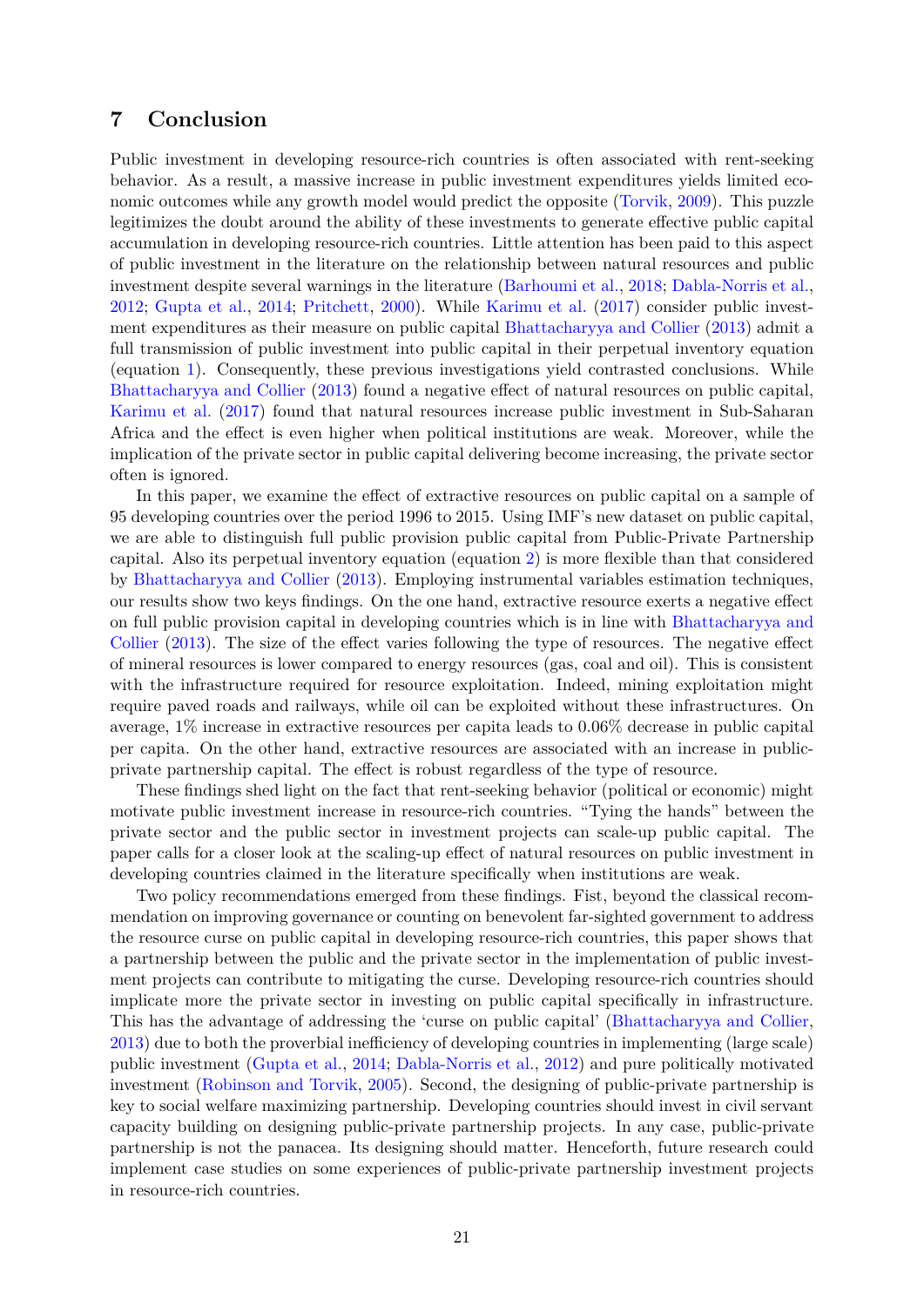# **References**

- <span id="page-21-12"></span>Arslanalp, S., Bornhorst, F., Gupta, S., Sze, E., et al. (2010). Public capital and growth. Technical report, IMF Working Paper  $n^{\circ}10/175$ .
- <span id="page-21-0"></span>Auty, R. M. (1994). Industrial policy reform in six large newly industrializing countries: The resource curse thesis. *World Development*, 22(1):11–26.
- <span id="page-21-11"></span>Azomahou, T. T., Maemir, H. B., and Wako, H. A. (2018). Contractual frictions and the margins of trade. *Policy Research Working Paper 2018, n<sup>o</sup> WPS8631 Washington DC: World Bank*.
- <span id="page-21-13"></span>Badeeb, R. A., Lean, H. H., and Clark, J. (2017). The evolution of the natural resource curse thesis: A critical literature survey. *Resources Policy*, 51:123–134.
- <span id="page-21-5"></span>Barhoumi, K., Vu, H., Nikaein Towfighian, S., and Maino, R. (2018). Public investment efficiency in sub-saharan african countries. Technical report, International Monetary Fund.
- <span id="page-21-8"></span>Barnett, M. S. and Ossowski, M. R. (2002). Operational aspects of fiscal policy in oil-producing countries. Technical report, IMF Working Paper  $n^{\circ}$  WP/O2/177.
- <span id="page-21-16"></span>Bazzi, S. and Clemens, M. A. (2013). Blunt instruments: Avoiding common pitfalls in identifying the causes of economic growth. *American Economic Journal: Macroeconomics*, 5(2):152–86.
- <span id="page-21-9"></span>Behbudi, D., Mamipour, S., and Karami, A. (2010). Natural resource abundance, human capital and economic growth in the petroleum exporting countries. *Journal of Economic Development*, 35(3):81–102.
- <span id="page-21-7"></span>Bems, R. and de Carvalho Filho, I. (2011). The current account and precautionary savings for exporters of exhaustible resources. *Journal of International Economics*, 84(1):48–64.
- <span id="page-21-10"></span>Berg, A., Portillo, R., Yang, S.-C. S., and Zanna, L.-F. (2013). Public investment in resourceabundant developing countries. *IMF Economic Review*, 61(1):92–129.
- <span id="page-21-4"></span>Besley, T. J. and Persson, T. (2008). The incidence of civil war: Theory and evidence. Technical report, NBER Working Paper 14585.
- <span id="page-21-1"></span>Bhattacharyya, S. and Collier, P. (2013). Public capital in resource rich economies: Is there a curse? *Oxford Economic Papers*, 66(1):1–24.
- <span id="page-21-6"></span>Bhattacharyya, S. and Hodler, R. (2014). Do natural resource revenues hinder financial development? the role of political institutions. *World Development*, 57:101–113.
- <span id="page-21-14"></span>Brunnschweiler, C. N. (2008). Cursing the blessings? natural resource abundance, institutions, and economic growth. *World Development*, 36(3):399–419.
- <span id="page-21-17"></span>Carmignani, F. and Chowdhury, A. (2010). Why are natural resources a curse in africa, but not elsewhere? Technical report, University of Queensland, School of Economics.
- <span id="page-21-15"></span>Choi, I. (2001). Unit root tests for panel data. *Journal of international money and Finance*, 20(2):249–272.
- <span id="page-21-2"></span>Cockx, L. and Francken, N. (2014). Extending the concept of the resource curse: Natural resources and public spending on health. *Ecological Economics*, 108:136–149.
- <span id="page-21-3"></span>Cockx, L. and Francken, N. (2016). Natural resources: A curse on education spending? *Energy Policy*, 92:394–408.
- <span id="page-21-18"></span>Collier, P. (2010). The political economy of natural resources. *Social Research*, 77(4):1105–1132.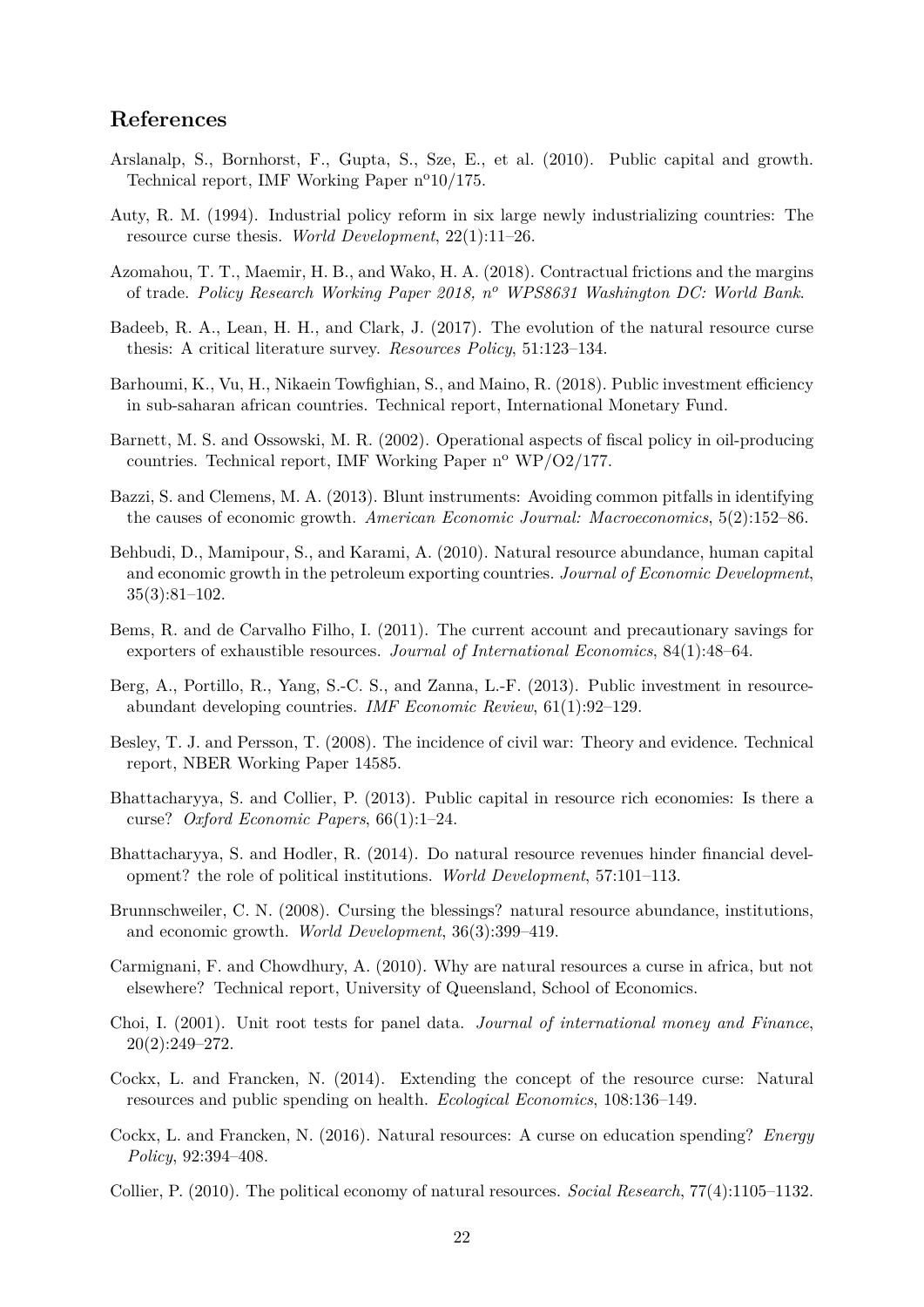- <span id="page-22-18"></span>Collier, P. and Goderis, B. (2007). Commodity prices, growth, and the natural resource curse: reconciling a conundrum. *CSAE Working Paper*.
- <span id="page-22-4"></span>Collier, P., Hoeffler, A., and Söderbom, M. (2004). On the duration of civil war. *Journal of Peace Research*, 41(3):253–273.
- <span id="page-22-2"></span>Dabla-Norris, E., Brumby, J., Kyobe, A., Mills, Z., and Papageorgiou, C. (2012). Investing in public investment: an index of public investment efficiency. *Journal of Economic Growth*, 17(3):235–266.
- <span id="page-22-13"></span>Davis, G. A. (1995). Learning to love the dutch disease: Evidence from the mineral economies. *World Development*, 23(10):1765–1779.
- <span id="page-22-16"></span>De Haan, J., Sturm, J. E., and Sikken, B. J. (1996). Government capital formation: explaining the decline. *Weltwirtschaftliches Archiv*, 132(1):55–74.
- <span id="page-22-14"></span>Ding, N. and Field, B. C. (2005). Natural resource abundance and economic growths. *Land Economics*, 81(4):496–502.
- <span id="page-22-5"></span>Dube, O. and Vargas, J. F. (2013). Commodity price shocks and civil conflict: Evidence from colombia. *The Review of Economic Studies*, 80(4):1384–1421.
- <span id="page-22-8"></span>Gelb, A. H. (1988). *Oil windfalls: Blessing or curse?* Oxford University Press.
- <span id="page-22-7"></span>Gupta, S., Kangur, A., Papageorgiou, C., and Wane, A. (2014). Efficiency-adjusted public capital and growth. *World Development*, 57:164–178.
- <span id="page-22-0"></span>Gylfason, T. (2002). Natural resources and economic growth: what is the connection? In *Fostering Sustainable Growth in Ukraine*, pages 48–66. Springer.
- <span id="page-22-9"></span>Gylfason, T., Herbertsson, T. T., and Zoega, G. (1999). A mixed blessing: natural resources and economic growth. *Macroeconomic Dynamics*, 3(2):204–225.
- <span id="page-22-10"></span>Hall, R. E. and Jones, C. I. (1999). Why do some countries produce so much more output per worker than others? *The Quarterly Journal of Economics*, 114(1):83–116.
- <span id="page-22-17"></span>Hansen, L. P. and Singleton, K. J. (1982). Generalized instrumental variables estimation of nonlinear rational expectations models. *Econometrica: Journal of the Econometric Society*, pages 1269–1286.
- <span id="page-22-12"></span>IMF (2017). Estimating the stock of public capital in 170 countries. Technical report, IMF Fiscal Affairs Department.
- <span id="page-22-11"></span>Kamps, C. (2006). New estimates of government net capital stocks for 22 oecd countries, 1960– 2001. *IMF Staff Papers*, 53(1):120–150.
- <span id="page-22-1"></span>Karimu, A., Adu, G., Marbuah, G., Mensah, J. T., and Amuakwa-Mensah, F. (2017). Natural resource revenues and public investment in resource-rich economies in sub-saharan africa. *Review of Development Economics*, 21(4):e107–e130.
- <span id="page-22-15"></span>Kaufmann, D., Kraay, A., and Mastruzzi, M. (2011). The worldwide governance indicators: methodology and analytical issues. *Hague Journal on the Rule of Law*, 3(2):220–246.
- <span id="page-22-6"></span>Ke, Y. (2014). Is public–private partnership a panacea for infrastructure development? the case of beijing national stadium. *International Journal of Construction Management*, 14(2):90–100.
- <span id="page-22-3"></span>Keefer, P. and Knack, S. (2007). Boondoggles, rent-seeking, and political checks and balances: public investment under unaccountable governments. *The Review of Economics and Statistics*, 89(3):566–572.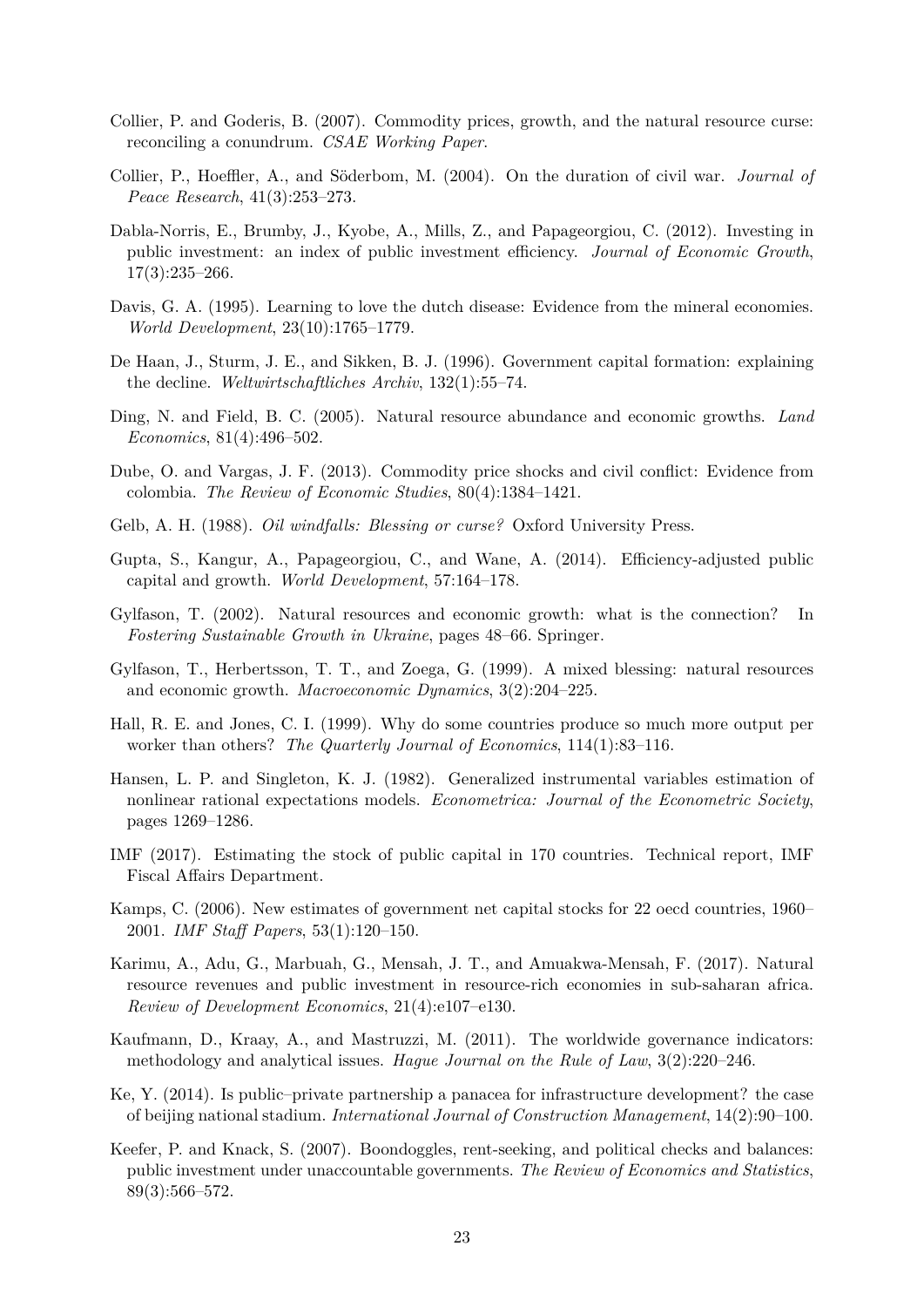- <span id="page-23-15"></span>Kleibergen, F. and Paap, R. (2006). Generalized reduced rank tests using the singular value decomposition. *Journal of Econometrics*, 133(1):97–126.
- <span id="page-23-11"></span>Kotera, G. and Okada, K. (2017). How does democratization affect the composition of government expenditure? *Journal of Economic Behavior & Organization*, 137:145–159.
- <span id="page-23-3"></span>Krueger, A. O. (1974). The political economy of the rent-seeking society. *The American Economic Review*, 64(3):291–303.
- <span id="page-23-10"></span>Lederman, D. and Maloney, W. F. (2003). Trade structure and growth. Technical report, World Bank Policy Research Working Paper n<sup>o</sup> 3025.
- <span id="page-23-14"></span>Levin, A., Lin, C.-F., and Chu, C.-S. J. (2002). Unit root tests in panel data: asymptotic and finite-sample properties. *Journal of Econometrics*, 108(1):1–24.
- <span id="page-23-5"></span>Miraftab, F. (2004). Public-private partnerships: The trojan horse of neoliberal development? *Journal of Planning Education and Research*, 24(1):89–101.
- <span id="page-23-18"></span>Murray, M. P. (2006). The bad, the weak, and the ugly: Avoiding the pitfalls of instrumental variables estimation. *Bates College Working Paper, available at SSRN 843185*.
- <span id="page-23-9"></span>Nunn, N. (2007). Relationship-specificity, incomplete contracts, and the pattern of trade. *The Quarterly Journal of Economics*, 122(2):569–600.
- <span id="page-23-7"></span>Peters, B. G. (1998). 'with a little help from our friends': public-private partnerships as institutions and instruments. In *Partnerships in Urban Governance*, pages 11–33. Springer.
- <span id="page-23-8"></span>Philippot, L.-M. (2008). Rente naturelle et composition des dépenses publiques. *Reflets et Perspectives de la Vie Economique*, 47(4):49–63.
- <span id="page-23-6"></span>Pritchett, L. (2000). The tyranny of concepts: Cudie (cumulated, depreciated, investment effort) is not capital. *Journal of Economic Growth*, 5(4):361–384.
- <span id="page-23-1"></span>Robinson, J. A. and Torvik, R. (2005). White elephants. *Journal of Public Economics*, 89(2- 3):197–210.
- <span id="page-23-4"></span>Ross, M. L. (2004). How do natural resources influence civil war? evidence from thirteen cases. *International Organization*, 58(1):35–67.
- <span id="page-23-0"></span>Sachs, J. D. and Warner, A. M. (1995). Natural resource abundance and economic growth. Technical report, NBER Working Paper n<sup>o</sup> 5398.
- <span id="page-23-12"></span>Shelton, C. A. (2007). The size and composition of government expenditure. *Journal of Public Economics*, 91(11-12):2230–2260.
- <span id="page-23-13"></span>Shonchoy, A. S. et al. (2010). Determinants of government consumption expenditure in developing countries: A panel data analysis. Technical report, Institute of Developing Economies (IDE) Discussion Paper  $n^{\circ}$  266.
- <span id="page-23-17"></span>Staiger, D. and Stock, J. H. (1997). Instrumental variables regression with weak instruments. *Econometrica*, 65(3):557–586.
- <span id="page-23-2"></span>Stijns, J.-P. (2006). Natural resource abundance and human capital accumulation. *World Development*, 34(6):1060–1083.
- <span id="page-23-16"></span>Stock, J. H. and Yogo, M. (2005). *Testing for Weak Instruments in Linear IV Regression*, page 80–108. Cambridge University Press.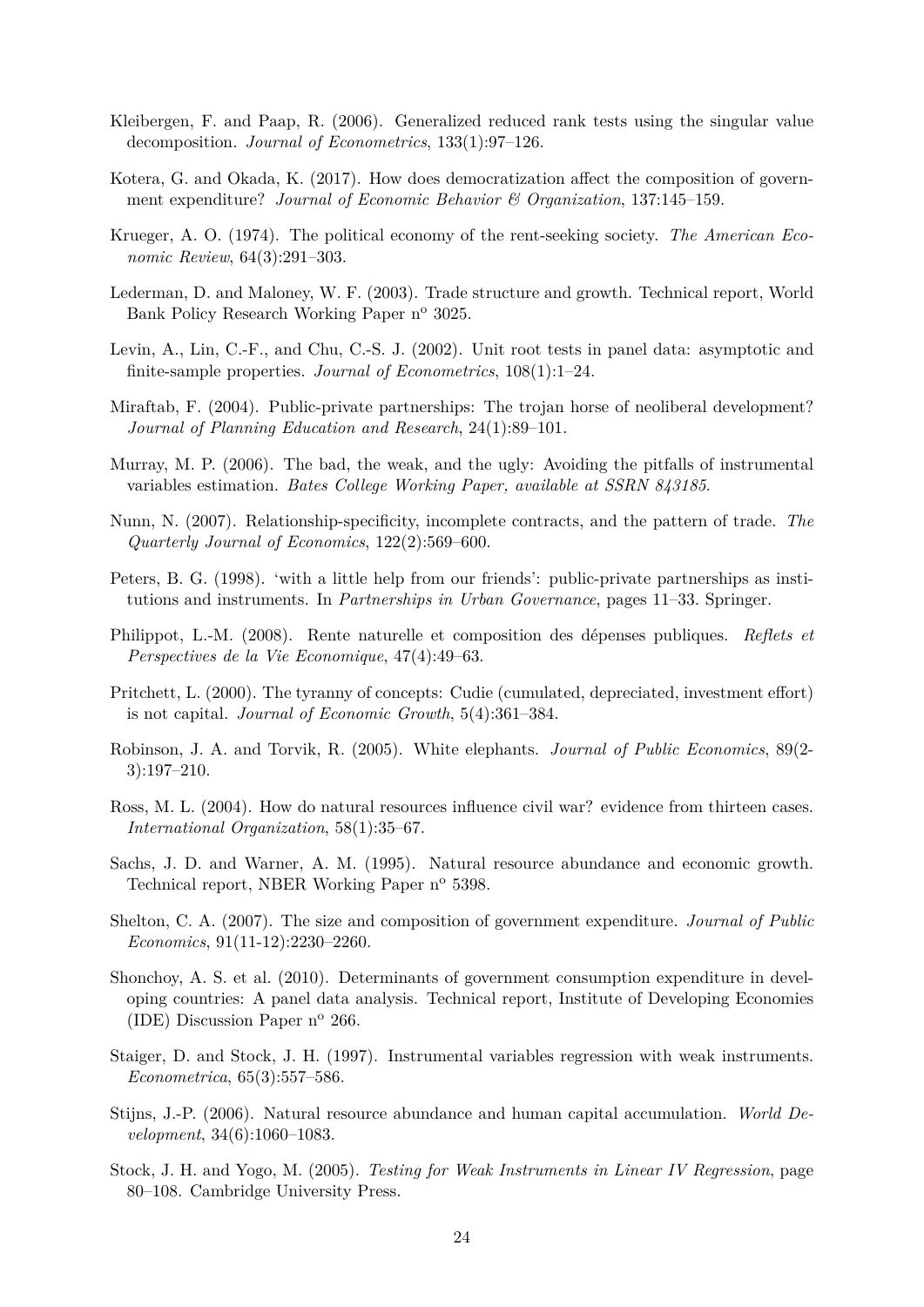- <span id="page-24-4"></span>Sturm, J.-E. (2001). Determinants of public capital spending in less-developed countries. Technical report, University of Groningen, CCSO Centre for Economic Research.
- <span id="page-24-3"></span>Takano, G. (2017). Public-private partnerships as rent-seeking opportunities: A case study on an unsolicited proposal in lima, peru. *Utilities Policy*, 48:184–194.
- <span id="page-24-0"></span>Torvik, R. (2009). Why do some resource-abundant countries succeed while others do not? *Oxford Review of Economic Policy*, 25(2):241–256.
- <span id="page-24-1"></span>Van der Ploeg, F. and Venables, A. J. (2011). Harnessing windfall revenues: Optimal policies for resource-rich developing economies. *The Economic Journal*, 121(551):1–30.
- <span id="page-24-2"></span>Venables, A. J. (2016). Using natural resources for development: why has it proven so difficult? *Journal of Economic Perspectives*, 30(1):161–84.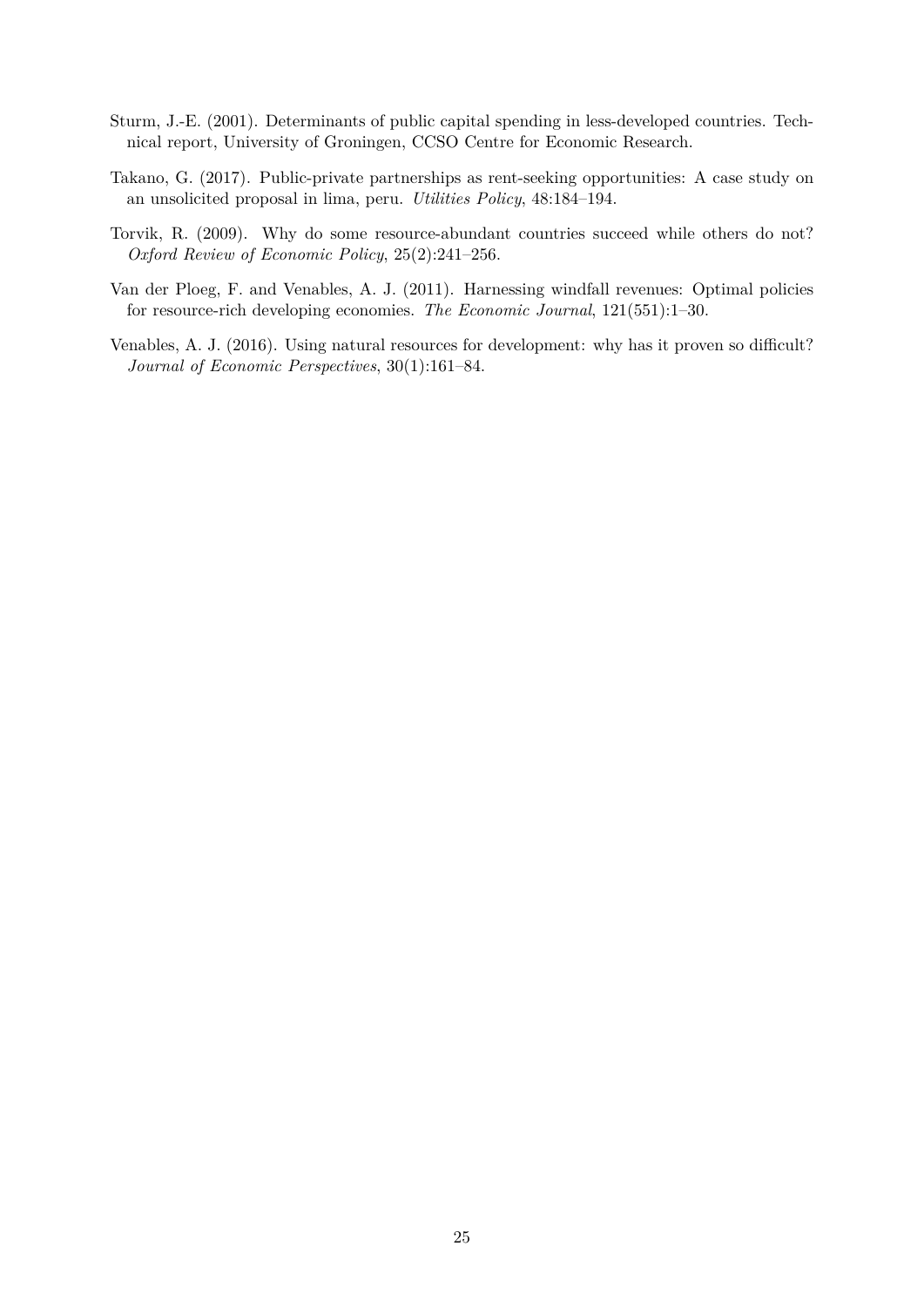# **List of countries**

# **All sample**

Albania; Algeria; Angola; Armenia; Azerbaijan; Bangladesh; Belarus; Belize; Benin; Bhutan; Bosnia and Herzegovina; Botswana; Brazil; Burkina Faso; Burundi; Cabo Verde; Cambodia; Cameroon; Central African Republic; Chad; China; Colombia; Comoros; Democratic Republic of Congo; Congo, Republic of; Costa Rica; Cote d'Ivoire; Dominican Republic; Ecuador; Egypt; El Salvador; Ethiopia; Fiji; Gabon; Gambia, The; Georgia; Ghana; Guatemala; Guinea; Guinea Bissau; Honduras; India; Indonesia; Iran; Jordan; Kazakhstan; Kenya; Kyrgyz Republic; Lao P.D.R.; Lebanon; Lesotho; Liberia; FYR Macedonia; Madagascar; Malawi; Maldives; Mali; Mauritania; Mauritius; Mexico; Moldova; Mongolia; Montenegro, Rep. Of; Morocco; Mozambique; Myanmar; Nepal; Nicaragua; Niger;Nigeria; Pakistan; Paraguay; Peru; Philippines; Rwanda; Senegal; Serbia; Sierra Leone; South Africa; Sri Lanka; Sudan; Tajikistan; Tanzania; Thailand; Togo; Tunisia; Turkey; Uganda; Ukraine; Uzbekistan; Venezuela; Vietnam; Yemen; Zambia; Zimbabwe.

# **African countries**

Algeria; Angola; Benin; Botswana; Burkina Faso; Burundi; Cabo Verde; Cameroon; Central African Republic; Chad; Comoros; Democratic Republic of Congo; Congo, Republic of; Cote d'Ivoire; Egypt; Ethiopia; Gabon; Gambia; Ghana; Guinea; Guinea Bissau; Kenya; Lesotho; Liberia; Madagascar; Malawi; Mali; Mauritania; Mauritius; Morocco; Mozambique; Niger; Nigeria; Rwanda; Senegal; Sierra Leone; South Africa; Sudan; Tanzania; Togo; Tunisia; Uganda; Zambia; Zimbabwe.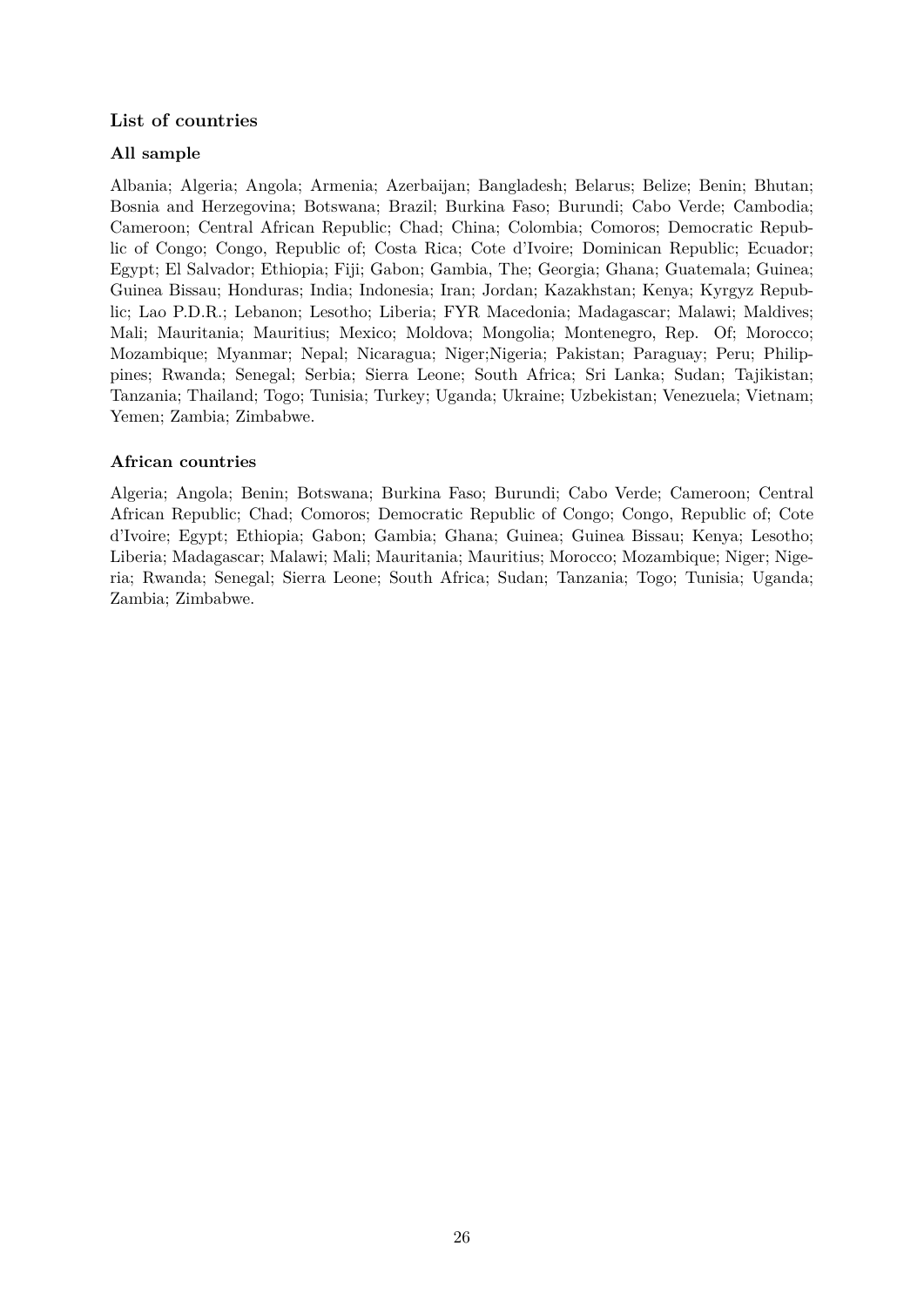<span id="page-26-0"></span>

| Variables                                                  | Definition                                                                                                                                                                                                                                                                                              | <b>Sources</b>                                                   |
|------------------------------------------------------------|---------------------------------------------------------------------------------------------------------------------------------------------------------------------------------------------------------------------------------------------------------------------------------------------------------|------------------------------------------------------------------|
| Public<br>capital<br>per<br>capita                         | Stock of public capital divided by the total population                                                                                                                                                                                                                                                 | $\overline{\text{IMF}}$ Investment and<br>Capital Stock Dataset, |
|                                                            |                                                                                                                                                                                                                                                                                                         | 2017                                                             |
| Private capital                                            | Stock of private capital divided by the total population                                                                                                                                                                                                                                                | IMF Investment and<br>Capital Stock Dataset,<br>2017             |
| Extractive resource<br>rents                               | oil rents, natural gas rents, coal rents (hard and soft) and<br>mineral rents per capita                                                                                                                                                                                                                | WDI (2018)                                                       |
| Public-Private Part-<br>nership capital                    | Stock of PPP capital divided by the total population                                                                                                                                                                                                                                                    | IMF Investment and<br>Capital Stock Dataset,<br>2017             |
| Extractive resource<br>prices                              | Calculated price index of oil, natural gas, coal, mineral                                                                                                                                                                                                                                               | IMF commodity prices<br>database                                 |
| GDP per capita                                             | Annual percentage growth rate of GDP per capita based<br>on constant 2005 US dollars                                                                                                                                                                                                                    | WDI (2018)                                                       |
| Population                                                 | Population is the midyear estimate of the total popula-<br>tion based on the de facto definition of population, which<br>counts all residents regardless of legal status or citizen-<br>ship.                                                                                                           | WDI (2018)                                                       |
| Openness to trade                                          | Openness to trade is the sum of exports and imports of<br>goods and services (in $\%$ of GDP)                                                                                                                                                                                                           | WDI (2018)                                                       |
| Public debt                                                | Public and publicly guaranteed external debt stock di-<br>vided by the total population                                                                                                                                                                                                                 | WDI (2018)                                                       |
| Aid                                                        | Aid is the Net official development assistance (ODA) per<br>capita. It consists of disbursements of loans made on con-<br>cessional terms and grants by official agencies of the mem-<br>bers of the Development Assistance Committee (DAC), by<br>multilateral institutions, and by non-DAC countries. | WDI (2018)                                                       |
| Control of Corrup-<br>tion                                 | "Reflects perceptions of the extent to which public power<br>is exercised for private gain, including both petty and<br>grand forms of corruption, as well as "capture" of the state<br>by elites and private interests".                                                                               | WGI (2018)                                                       |
| Rule of Law                                                | "Reflects perceptions of the extent to which agents have<br>confidence in and abide by the rules of society, and in<br>particular the quality of contract enforcement, property<br>rights, the police, and the courts, as well as the likelihood<br>of crime and violence".                             | WGI (2018)                                                       |
| Political<br>Stability<br>and<br>Absence<br>of<br>Violence | "Measures perceptions of the likelihood of political insta-<br>bility and/or politically-motivated violence, including ter-<br>rorism".                                                                                                                                                                 | WGI (2018)                                                       |
| Voice and Account-<br>ability                              | "Reflects perceptions of the extent to which a country's<br>citizens are able to participate in selecting their govern-<br>ment, as well as freedom of expression, freedom of associ-<br>ation, and a free media".                                                                                      | WGI (2018)                                                       |
| Effec-<br>Government<br>tiveness                           | "Reflects perceptions of the quality of public services, the<br>quality of the civil service and the degree of its indepen-<br>dence from political pressures, the quality of policy".                                                                                                                  | WGI (2018)                                                       |
| Regulatory Quality                                         | "Reflects perceptions of the ability of the government to<br>formulate and implement sound policies and regulations<br>that permit and promote private sector development".                                                                                                                             | WGI (2018)                                                       |

Table A1: Data sources and descriptions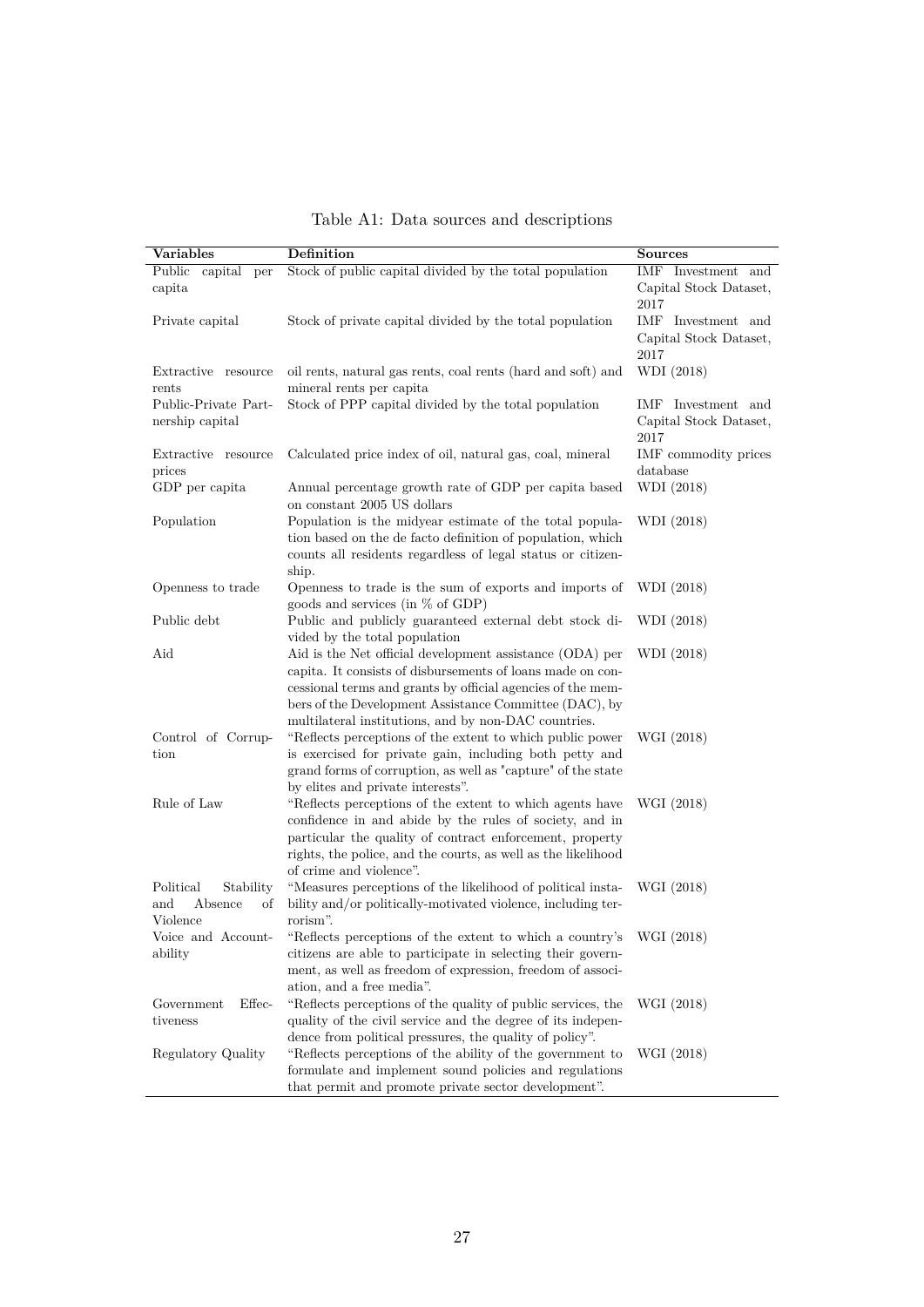| <b>VARIABLES</b>                            | N    | mean     | sd     | min              | max           |
|---------------------------------------------|------|----------|--------|------------------|---------------|
| $GDP_{p}c$                                  | 2526 | 5468     | 8735   | 122.9            | 72671         |
| Trade                                       | 2449 | 80.53    | 40.16  | 0.0269           | 531.7         |
| Pubk_pc                                     | 2560 | 8.112    | 13.54  | 0.0253           | 139.8         |
| Privk_pc                                    | 2560 | 11.75    | 16.68  | 0.235            | 183.7         |
| $PPPk_pc$                                   | 2300 | 0.199    | 0.398  | $\overline{0}$   | 4.730         |
| Oilpc                                       | 2534 | 52235    | 241431 | $\theta$         | $3.068e + 06$ |
| Minpc                                       | 2546 | 3975     | 17526  | $\theta$         | 263394        |
| Gaspc                                       | 2526 | 4779     | 32238  | $\boldsymbol{0}$ | 736050        |
| Coalpc                                      | 2525 | 635.0    | 3391   | $\boldsymbol{0}$ | 95386         |
| Extractpc                                   | 2515 | 62000    | 263031 | $\boldsymbol{0}$ | $3.319e+06$   |
| Debtpc                                      | 2120 | 1078     | 1463   | $\overline{0}$   | 12386         |
| All Metals Index                            | 2580 | 81.99    | 46.03  | 32.72            | 170.0         |
| Crude Oil petroleum Price index             | 2580 | 119.7    | 65.29  | 31.28            | 222.5         |
| Natural Gas Price Index                     | 2580 | 148.2    | 60.49  | 57.45            | 271.0         |
| Coal Price Index                            | 2580 | 88.93    | 47.30  | 37.31            | 192.2         |
| Tertiary School Enrollment                  | 1599 | 24.27    | 20.27  | 0.194            | 95.43         |
| Voice and Accountability                    | 2578 | $-0.396$ | 0.770  | $-2.233$         | 1.343         |
| Political Stability and Absence of Violence | 2558 | $-0.365$ | 0.876  | $-3.181$         | 1.283         |
| Government Effectiveness                    | 2559 | $-0.383$ | 0.668  | $-2.089$         | 1.572         |
| Regulatory Quality                          | 2560 | $-0.335$ | 0.695  | $-2.344$         | 1.543         |
| Rule of Law                                 | 2574 | $-0.448$ | 0.690  | $-2.130$         | 1.555         |
| Control of Corruption                       | 2574 | $-0.427$ | 0.688  | $-1.773$         | 1.725         |

Table A2: Descriptive Statistics

Table A3: Stationary test

<span id="page-27-0"></span>

| Variables                                   | Inverse normal Z -statistics P-value |        |
|---------------------------------------------|--------------------------------------|--------|
| Public capital per capita                   | $-5.9574$                            | 0.0000 |
| Private capital per capita                  | $-10.2204$                           | 0.0000 |
| Extractive resources per capita             | $-9.9377$                            | 0.0000 |
| Oil rents per capita                        | $-17.0043$                           | 0.0000 |
| Mineral rents per capita                    | $-13.1282$                           | 0.0000 |
| Natural gas rents per capita                | $-16.2187$                           | 0.0000 |
| Coal rents per capita                       | $-12.7989$                           | 0.0000 |
| GDP per capita                              | $-9.3130$                            | 0.0000 |
| Trade openess                               | $-12.9090$                           | 0.0000 |
| Aid per capita                              | $-13.4609$                           | 0.0000 |
| Public debt per capita                      | $-11.1046$                           | 0.0000 |
| School enrollement                          | $-6.2344$                            | 0.0000 |
| Voice and Accountability                    | $-15.8136$                           | 0.0000 |
| Political Stability and Absence of violence | $-15.0509$                           | 0.0000 |
| Government Effectiveness                    | $-12.7190$                           | 0.0000 |
| Regulatory Quality                          | $-13.9433$                           | 0.0000 |
| Rule of Law                                 | $-14.1645$                           | 0.0000 |
| Control of Corruption                       | $-14.7095$                           | 0.0000 |

Notes: N=95; T=20. Panel means and drift term included; time trend not included. Number of lags equals 2.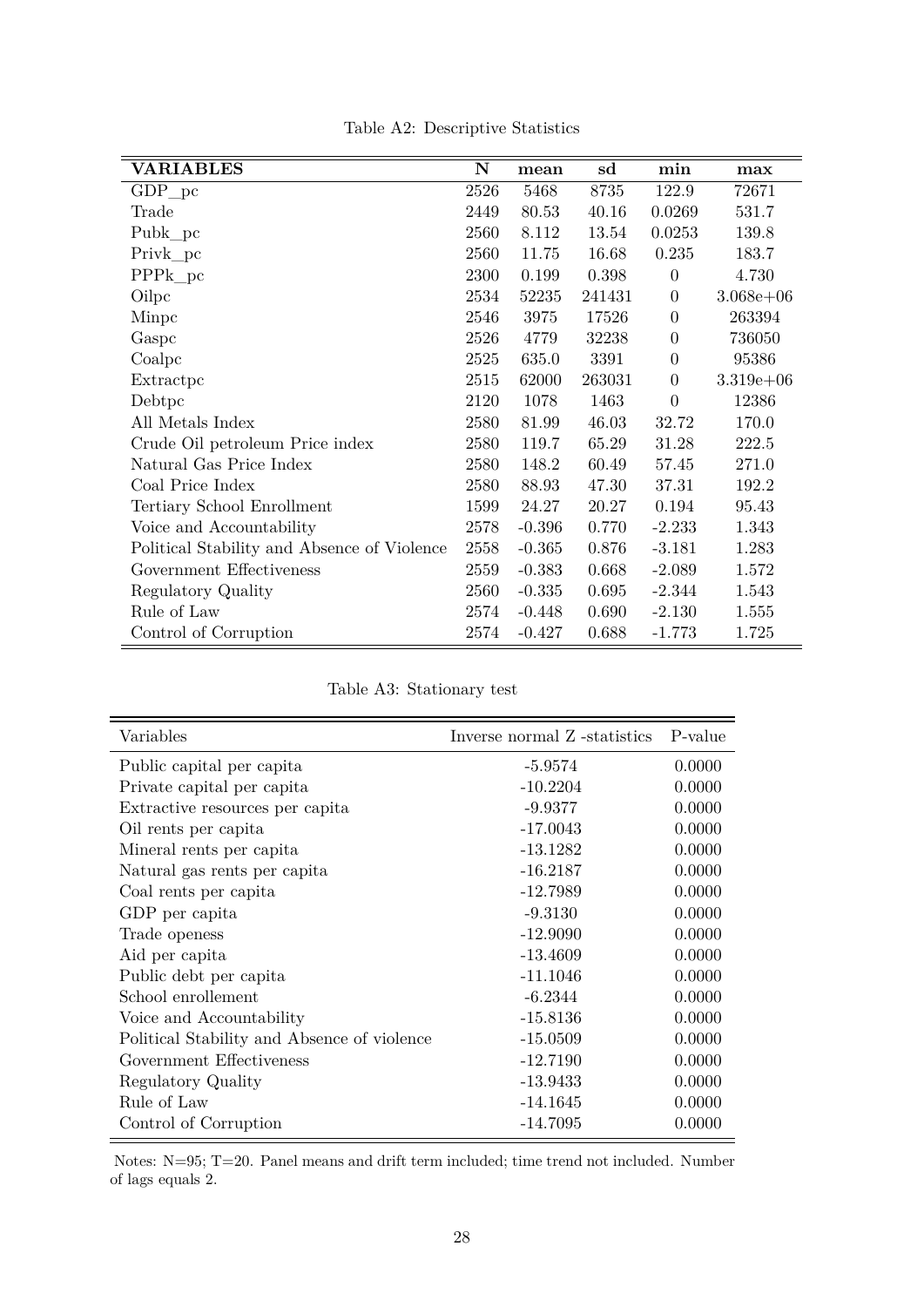|                                                                                                                           | $\widehat{\Xi}$         | $\odot$                                                                                                                | $\circledR$           | $\textcircled{\scriptsize{1}}$                                    | $\widehat{5}$                                                    | $\widehat{\circ}$                                                 | Dependent variable: Log of Public capital per capita<br>$\widehat{E}$ | $\circledast$                    | $\circledcirc$                       | $(10)$                                          | $\begin{array}{c} (11) \\ \end{array}$                           | $(12)$                                                        |
|---------------------------------------------------------------------------------------------------------------------------|-------------------------|------------------------------------------------------------------------------------------------------------------------|-----------------------|-------------------------------------------------------------------|------------------------------------------------------------------|-------------------------------------------------------------------|-----------------------------------------------------------------------|----------------------------------|--------------------------------------|-------------------------------------------------|------------------------------------------------------------------|---------------------------------------------------------------|
| lnextractpc                                                                                                               | $0.063***$              | $0.071***$                                                                                                             | $0.056***$            | $0.069***$                                                        | $0.058***$                                                       | $0.096***$                                                        | $0.059***$                                                            | $0.081***$                       | $0.035**$                            | $-0.054***$                                     | $-0.064***$                                                      | $0.083***$                                                    |
|                                                                                                                           | $(0.015)$<br>$0.344***$ |                                                                                                                        | (0.015)               | (0.016)                                                           | $(0.015)$<br>0.357***                                            | $(0.021)$<br>$0.380***$                                           | $(0.014)$<br>0.358***                                                 | $(0.016)$<br>$0.382***$          | $(0.014)$<br>0.402***                | (0.016)                                         | (0.015)                                                          | (0.017)                                                       |
| Inprivk_pc                                                                                                                | (0.059)                 |                                                                                                                        | $0.348***$<br>(0.058) |                                                                   |                                                                  |                                                                   | (0.057)                                                               |                                  | (0.058)                              | $0.421***$                                      | $0.341***$                                                       | $0.356***$                                                    |
| $\label{eq:intrade} \textbf{Intrade}$                                                                                     | $0.124***$              | $\begin{array}{c} \textbf{(0.016)} \\ 0.378*** \\ \textbf{(0.061)} \\ \textbf{(0.061)} \\ \textbf{0.078*} \end{array}$ | $0.127***$            | $0.352***$<br>$(0.057)$<br>$0.089***$                             | $\begin{array}{c} (0.058) \\ 0.122*** \\ (0.039) \end{array}$    | $(0.058)$<br>$0.089**$                                            | $0.107***$                                                            | $(0.059)$<br>$0.083**$           | $0.091**$                            | $\begin{array}{c} (0.060) \\ 0.050 \end{array}$ | $(0.057)$<br>0.128***                                            | $\begin{array}{c} (0.057) \\ 0.118*** \\ (0.039) \end{array}$ |
|                                                                                                                           | (0.039)                 | (0.040)                                                                                                                | (0.038)               | (0.040)                                                           |                                                                  | $(0.037)$<br>-0.023*                                              | (0.038)                                                               | (0.037)                          | (0.036)                              | (0.041)                                         | (0.039)                                                          |                                                               |
| lnaidpc                                                                                                                   |                         | $-0.016$                                                                                                               | $-0.006$              | $0.033***$                                                        | $-0.007$                                                         |                                                                   | $-0.007$                                                              | $-0.014$                         | $-0.019$                             | $-0.024*$                                       |                                                                  | $-0.007$                                                      |
| Indebtpc                                                                                                                  | $-0.052***$<br>(0.015)  | (0.014)<br>$-0.021$                                                                                                    | $0.045**$<br>(0.014)  | (0.013)<br>0.011                                                  | $0.055***$<br>(0.015)                                            | (0.013)<br>$-0.025$                                               | $-0.062***$<br>(0.014)                                                | (0.013)<br>$-0.026$              | $-0.034*$<br>(0.014)                 | (0.013)<br>0.002                                | $0.052***$<br>(0.015)                                            | $(0.014)$<br>-0.037*                                          |
|                                                                                                                           | (0.019)                 | (0.018)                                                                                                                | (0.019)               | (0.020)                                                           | (0.019)                                                          | (0.020)                                                           | (0.020)                                                               | (0.021)                          | (0.018)                              | (0.018)                                         | (0.020)                                                          | (0.019)                                                       |
| Ingdp_pc                                                                                                                  | $0.605***$              | $0.441***$                                                                                                             | $0.552***$            | $0.408***$                                                        | $0.546***$                                                       | $0.526***$                                                        | $0.543***$                                                            | $0.515***$                       | $0.371***$                           | $0.275**$                                       | $0.599***$                                                       | $0.536***$                                                    |
| Inschoolenroll                                                                                                            | $(0.108)$<br>$0.135***$ | $0.116***$<br>(0.111)                                                                                                  | $0.134***$<br>(0.110) | $\begin{array}{c} (0.117) \\ 0.132^{***} \\ (0.030) \end{array}$  | $\begin{array}{c} (0.115) \\ 0.140^{***} \\ (0.030) \end{array}$ | $0.123***$<br>(0.117)                                             | $0.144***$<br>(0.107)                                                 | $0.109***$<br>(0.034)<br>(0.113) | $(0.109)$<br>$0.127***$<br>$(0.029)$ | $(0.115)$<br>$0.116***$                         | $\begin{array}{c} (0.111) \\ 0.138 {***} \\ (0.030) \end{array}$ | $(0.114)$<br>0.130***                                         |
| Voice and Accountability                                                                                                  | (0.030)<br>0.046        | $(0.032)$<br>$0.408***$                                                                                                | (0.030)               |                                                                   |                                                                  |                                                                   | (0.030)                                                               |                                  |                                      | (0.031)                                         |                                                                  | (0.031)                                                       |
| $l$ nextractx $\mathbf{VA}$                                                                                               | (0.030)                 | $(0.096)$<br>$-0.051***$                                                                                               |                       |                                                                   |                                                                  |                                                                   |                                                                       |                                  |                                      |                                                 |                                                                  |                                                               |
| Political Stability                                                                                                       |                         | (0.012)                                                                                                                | $0.044***$            | $0.411***$                                                        |                                                                  |                                                                   |                                                                       |                                  |                                      |                                                 |                                                                  |                                                               |
| lnextractxPS                                                                                                              |                         |                                                                                                                        | (0.017)               | $\begin{array}{c} (0.082) \\ -0.056^{***} \\ (0.012) \end{array}$ |                                                                  |                                                                   |                                                                       |                                  |                                      |                                                 |                                                                  |                                                               |
|                                                                                                                           |                         |                                                                                                                        |                       |                                                                   |                                                                  |                                                                   |                                                                       |                                  |                                      |                                                 |                                                                  |                                                               |
| Government Effectiveness                                                                                                  |                         |                                                                                                                        |                       |                                                                   | $0.108***$<br>(0.037)                                            | $0.651***$                                                        |                                                                       |                                  |                                      |                                                 |                                                                  |                                                               |
| lnextractxGE                                                                                                              |                         |                                                                                                                        |                       |                                                                   |                                                                  | $\begin{array}{c} (0.151) \\ -0.080^{***} \\ (0.022) \end{array}$ |                                                                       |                                  |                                      |                                                 |                                                                  |                                                               |
| Regulatory Quality                                                                                                        |                         |                                                                                                                        |                       |                                                                   |                                                                  |                                                                   | $0.143***$<br>(0.036)                                                 | $0.564***$<br>(0.130)            |                                      |                                                 |                                                                  |                                                               |
| nextractiveRQ                                                                                                             |                         |                                                                                                                        |                       |                                                                   |                                                                  |                                                                   |                                                                       | $0.066***$<br>(0.018)            |                                      |                                                 |                                                                  |                                                               |
| Rule of Law                                                                                                               |                         |                                                                                                                        |                       |                                                                   |                                                                  |                                                                   |                                                                       |                                  | $0.348***$                           | $0.686***$                                      |                                                                  |                                                               |
| lnextractxRL                                                                                                              |                         |                                                                                                                        |                       |                                                                   |                                                                  |                                                                   |                                                                       |                                  | (0.039)                              | $0.055***$<br>(0.123)                           |                                                                  |                                                               |
| Control of Corruption                                                                                                     |                         |                                                                                                                        |                       |                                                                   |                                                                  |                                                                   |                                                                       |                                  |                                      | (0.017)                                         | 0.032                                                            | $0.311**$                                                     |
| lnextractxCC                                                                                                              |                         |                                                                                                                        |                       |                                                                   |                                                                  |                                                                   |                                                                       |                                  |                                      |                                                 | (0.037)                                                          | $-0.041**$<br>(0.123)<br>(0.018)                              |
| Observations                                                                                                              | 1,120                   | 1,120                                                                                                                  | 1,120                 | 1,120                                                             | 1,120                                                            | 1,120                                                             | 1,120                                                                 | 1,120                            | 1,120                                | $1,120$<br>95                                   | 1,120                                                            | 1,120                                                         |
| Number of Countries                                                                                                       | $0.000$<br>$95^{\circ}$ | $95$                                                                                                                   | $95^{\circ}$          | $95^{\circ}$                                                      | $95\,$                                                           | $95^{\circ}$                                                      | $95^{\circ}$                                                          | $\overline{95}$                  | $95^{\circ}$                         | 0.000                                           | $95^{\circ}$                                                     | $\overline{95}$                                               |
| KP LM Statistic (P-value)<br>KP F Statistic                                                                               | 58.79                   | $0.000$<br>31.52                                                                                                       | $0.000$               | 0.000<br>42.20                                                    | $0.000$<br>56.06                                                 | $0.000$<br>35.52                                                  | 0.000<br>61.12                                                        | $0.000\,$<br>39.90               | 0.045<br>59.61                       | 40.06                                           | $0.000$<br>58.51                                                 | 0.000<br>40.38                                                |
| Hansen J-Statistic (P-value)                                                                                              | 0.947                   | 0.0625                                                                                                                 | $58.95$<br>$0.765$    | 0.562                                                             | 0.853                                                            | 0.928                                                             | 0.978                                                                 | 0.845                            | 0.946                                | 0.663                                           | 0.917                                                            | 0.805                                                         |
| Robust standard errors in parentheses $\ast\ast\ast_{\mathbf{p}<0.01}, \ast\ast_{\mathbf{p}<0.05}, \ast_{\mathbf{p}<0.1}$ |                         |                                                                                                                        |                       |                                                                   |                                                                  |                                                                   |                                                                       |                                  |                                      |                                                 |                                                                  |                                                               |

<span id="page-28-0"></span>Table A4: Limited information maximum likelihood estimator  $1\,$ Table A4: Limited information maximum likelihood estimator 1